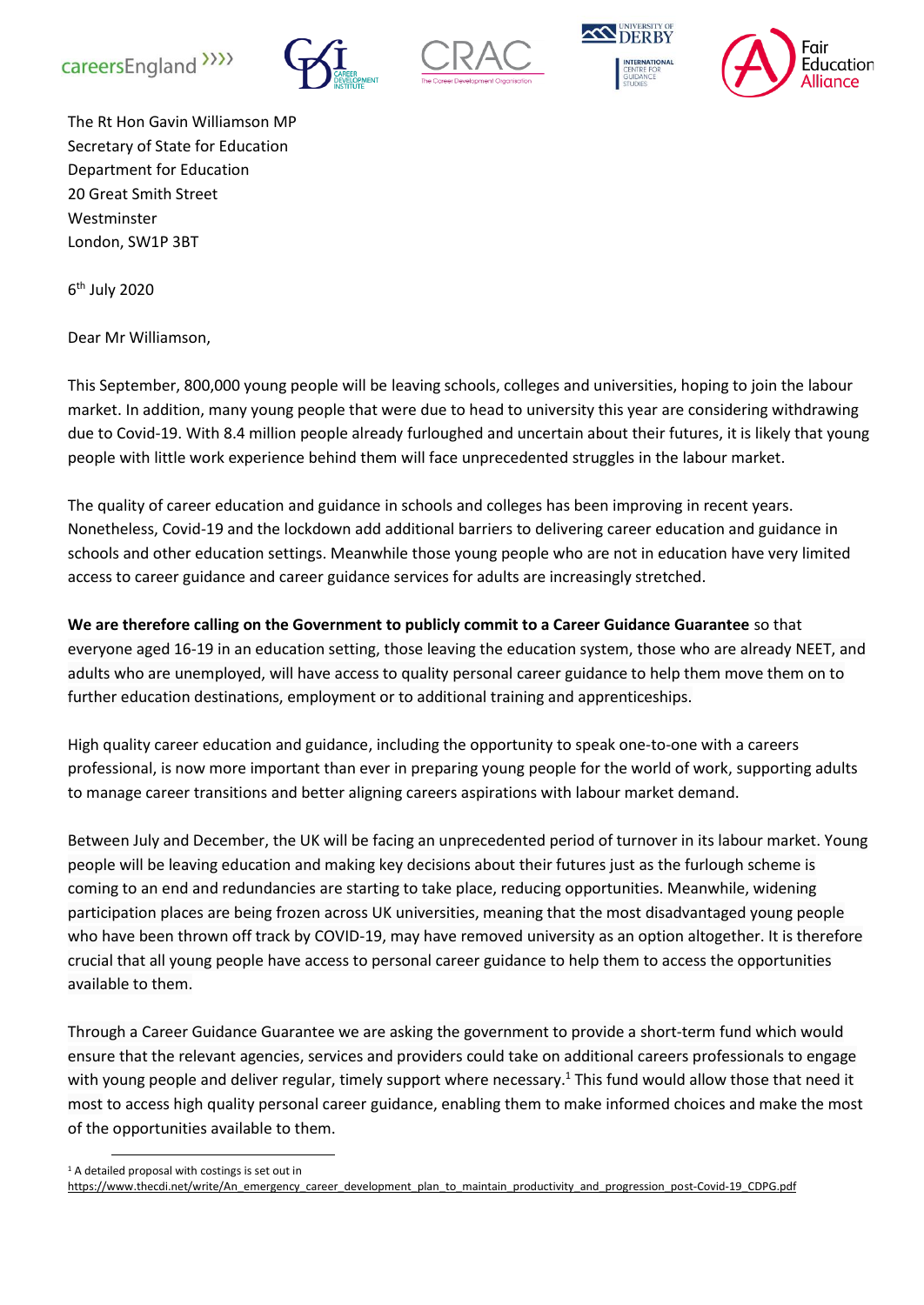







We need to act now to reach those most in need of support and guidance. A Career Guidance Guarantee is a critical step in a much needed joined-up approach. To be impactful it should be implemented alongside an extension of the catch-up provision to include 16-19 year olds and a commitment to create employment and training opportunity as part of an Opportunity Guarantee.<sup>2</sup>

We believe in a society where all citizens are supported to find the education, employment and training opportunities that are right for them. Where individuals can fulfil their own potential and realise their career aspirations, they will also be able to contribute to our national prosperity and the reconstruction of the country after Covid-19.

This letter is supported by the following organisations

Hertfordshire Local Enterprise Partnership Institute for Employment Studies Institute of Employability Professionals (IEP) Institute of Student Employers International Centre for Guidance Studies National Centre for Universities and Business Royal Society of Chemistry

Save the Children UK Science Council Skills Builder Partnership The 5% Club The Social Mobility Foundation UNISON **WEA** Youth Employment UK Youth Futures Foundation

**+238 other organisations (see following pages)**

Yours sincerely

Baroness Garden of Frognal, Member of the House of Lords, Liberal Democrat Education Spokesperson Barry Sheerman MP Clare Viney, CEO, Careers Research & Advisory Centre Cllr Judith Blake CBE, Chair, Core Cities UK; Leader, Leeds City Council Dr Deirdre Hughes OBE, Director, DMH Associates, Associate Fellow, Institute for Employment Research (IER), University of Warwick Dr Robin Mellors-Bourne, Director of Research, CRAC Dr Siobhan Neary, Head of the International Centre for Guidance Studies, University of Derby Jan Ellis, Chief Executive, Career Development Institute Kieran Gordon, Executive Director, Careers England Lauren Turner, Communication and Membership Management Manager, Fair Education Alliance

Lord Aberdare, Member of the House of Lords Lord Knight, Member of the House of Lords Lord Lucas, Member of the House of Lords Lord Storey, Member of the House of Lords, Liberal Democrat Education Spokesperson Professor Jenny Bimrose, Professor, Emeritus, Warwick Institute for Employment Research Professor Tristram Hooley, Professor of Career Education, University of Derby Robert Halfon MP Sam Butters & Gina Cicerone, Co-CEOs, Fair Education Alliance Sarah Atkinson, Chief Executive, The Social Mobility Foundation Steve Stewart, formerly Executive Direction, Careers England Tony Wilson, Director, Institute for Employment Studies

**+ 847 other signatories (see following pages)**

<sup>&</sup>lt;sup>2</sup> See<https://www.communitiesthatwork.co.uk/opportunity-guarantee/> for further information.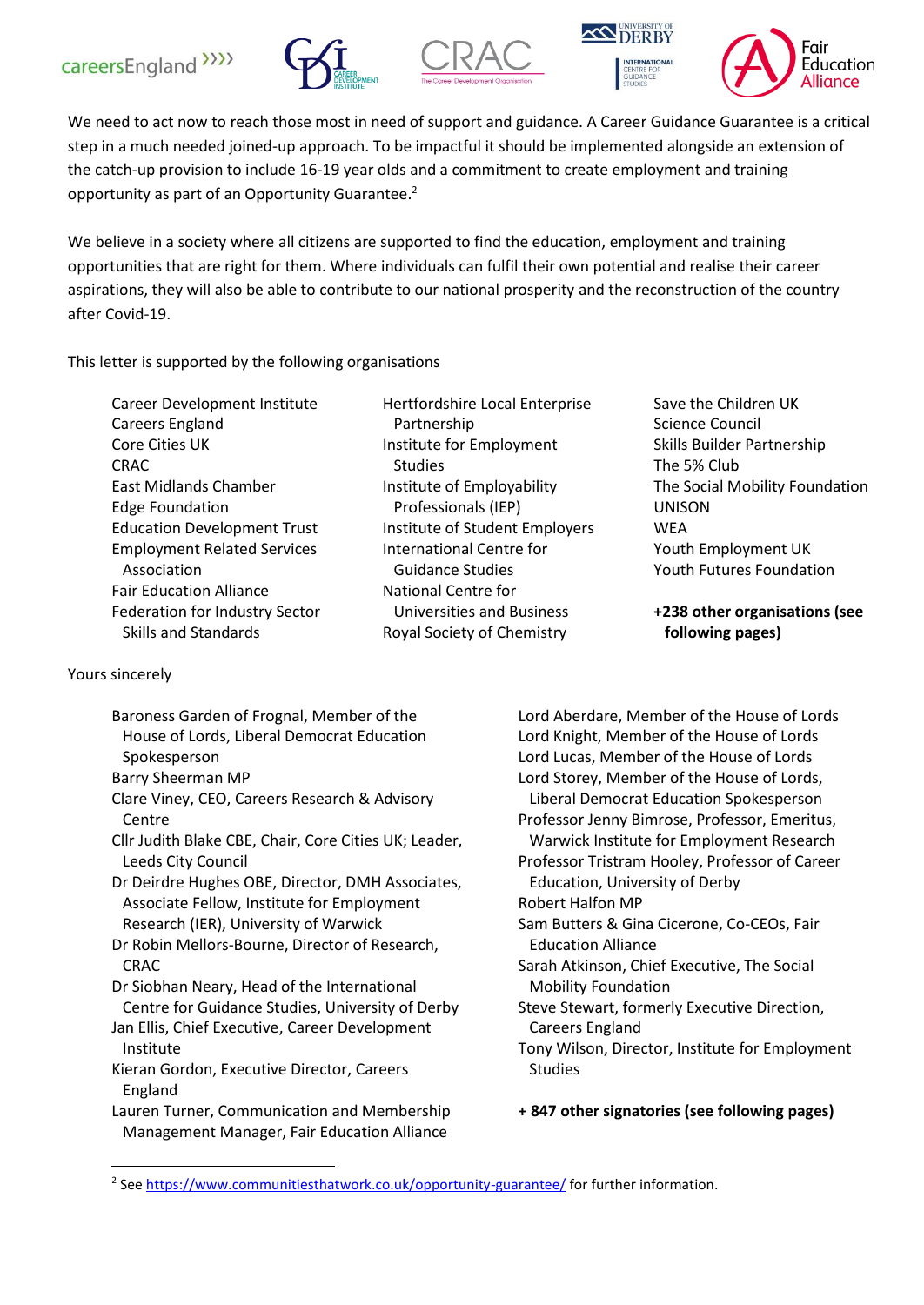







This letter is also supported by the following organisations…

Act for Action and Tags Action Tutoring Acute Hospital Adviza Alan Bullock Careers All Saints Academy Allen & Overy AMJ Careers Andy Fosterjohn Careers Works Ansbury Guidance Apps for Good Archbishop Beck Catholic College Archbishop Sentamu Academy Archway Careers Ark Charter Academy AS Careers Ashley Stewart Ltd. Barnet and Southgate College Beaumont Leys School Big Change Birmingham Adult Education Service Bishop Milner Catholic College Bishop's Stortford College Blackburn with Darwen Borough Council bookcareers.com Brimsham Green School Building Doors Calm Careers Cambridgeshire & Peterborough Combined Authority Canterbury Christ Church University Caprimoon Careers Cardinal Heenan Catholic High School Cardinal Langley RC High School Career Approaches Ltd. Career Connect

Career Development College Career Directions Ltd. Career Guidance 4u Career Guidance Charts Ltd. Career Matters Career North Ltd. Career Practic Career Ready Career Seekers Direct Ltd. Career Thinking Careermap Ltd. Career-roots Careers Advice North West Ltd Careers Enhanced Ltd CareersUnlimited CareerWave CareerWorx Carmel College and Career North Caterham High School Cats Paw Global Causeway Education Chase Terrace Technology College Christ's School City and Islington College CL Career Development Ltd. CoachBright Coulsdon Sixth Form College Cranbrook Education Campus Crescent Training CWR Consultancy Ltd **CXK** Dart Careers Daventry Hill School David Holloway Careers David Pusey Associates Deyes High School DMH Associates E4P Consultants EBP South EC Careers Ltd

Education Writing Services Envision Essandore Care ExpressionsByM CIC Fairfield High School Ferryhill Business & Enterprise College Fledglink Form the Future CIC Forum Talent Potential CIC Founders4Schools Future Frontiers Future Thinkers Consulting GB Careers Glossopdale School Gradcore Great Barr Academy Greig City Academy Growth Company GuruYou Hambleton and Richmondshire PRS Hartlepool College Hele's School Hesketh James Ltd High Peak Geotechnical Highdown School and Sixth Form Centre Hope Academy Huntcliff School Ignite Careers Innovations for Learning Inspire Coaching IntoUniversity Ipswich High School Ivy Central JCoSS Jill Collins Careers Job Interviewology Jobs for Nationals Kate Nokes Youth Coaching Keogh Consulting Services Ltd. Kettering Science Academy King Edward VI Camphill Boys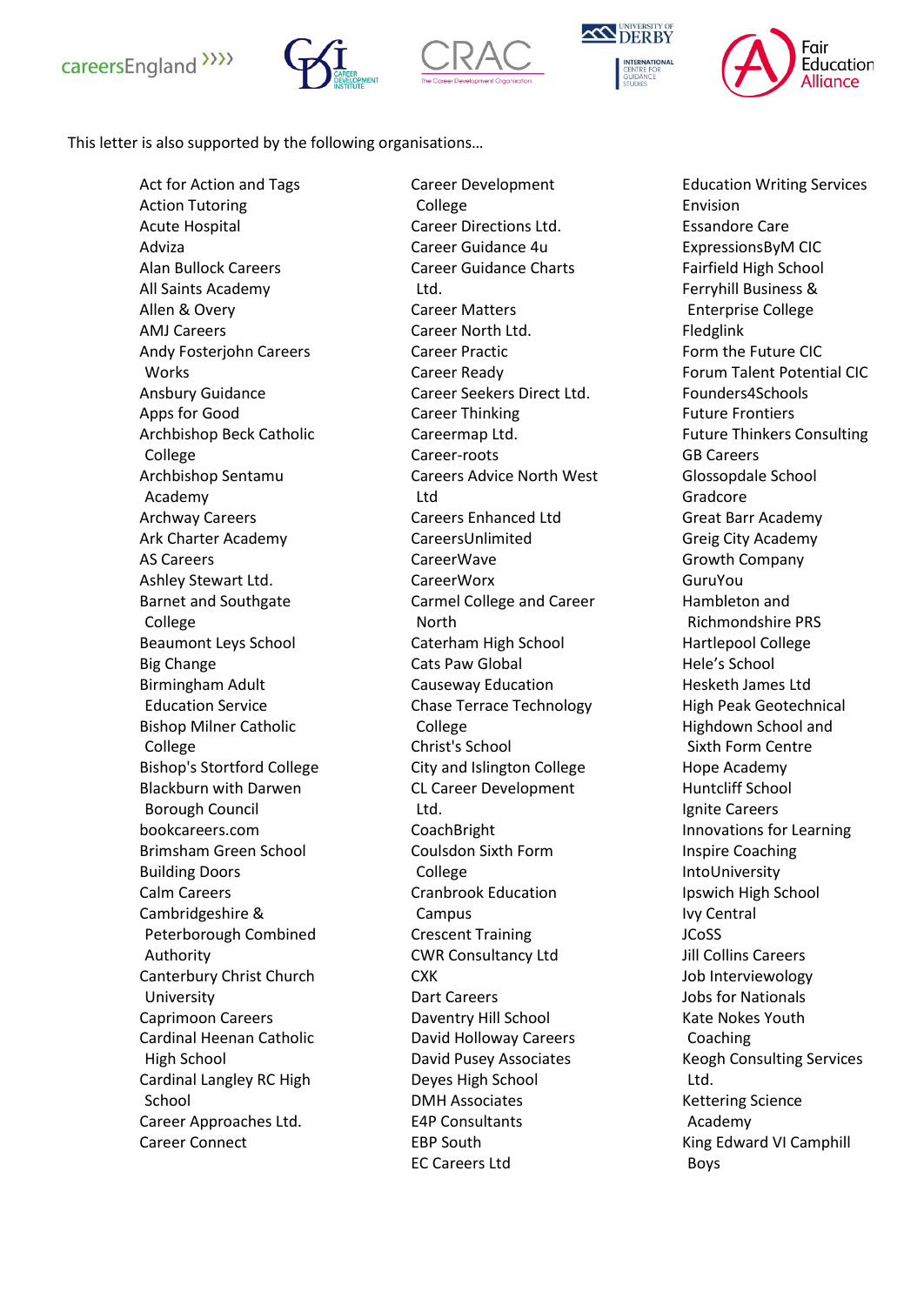



Northumberland County Council Careers Guidance Team Olwen Parkinson Careers Open Awards Outstanding Careers Owens Consulting (UK) Ltd Owner of Bay Training Services Panjango PD Skills Peppy Pals Planning4change Portland Education LTD Positive Steps Power2 Priory Federation of Academies Prospela.com PSG Education and Career Purple Starfish Limited Push Rare Raynes park High School RedCrest Careers RGG Associates Richard Piper Careers & Education Consultancy Roundhay School Royal Masonic School for Girls Rye Hills Academy S.W. Associates SB Careers Sheffield Futures Simon Langton Girls' Grammar School South Lincolnshire Academies Trust Southemnd Borough Council Specialist Recruitment Services UK Ltd Spiral Skills St Hilda's CE High School St Peter's C of E Aided School Stay Nimble Stowmarket High School Stuart Lindenfield Career Services





Stuart Mitchell and Company Limited Stubbin Wood School Suffolk County Council Sunrise Career Guidance Surf In2 Careers Limited Symmetry Coaching Ltd Talent & Career TF Careers Network TGIS Aviation Management Ltd The Boulevard Academy The British Training Board The Career Innovation Company The Career Ladder The Careers Group (UCL) The Careers Lady The Deepings School The Futures Group The Gregson Family Foundation The Millwood Partnership The Quality in Careers Consortium The Stanway School The Studio School Liverpool The William Allitt School - Derbyshire The Work Foundation The Workforce Facilitator The YETi Ltd Tower Hamlets Education Business Partnership Training 4 People Transitions London CIC True North Careers Tutors United Tuxford Academy TVR Associates Unifrog Universify Education University of Reading University of Warwick West Suffolk College Westbourne Academy Western Vocational Progression Consortium Wye Careers Zing

Kingdown School Knole Academy Lansbury Bridge School Larches High School launchyourcareer.com Leeds City Council Leighton Park School LevFearn Consultancy Life's Work Consulting LifeWork Lindsey Carr Career Consultant Lindsey Draper CV and Employability Advice Lisa Stone Careers and Coaching Ltd LL Coaching Ltd. Long Road Sixth Form College Luminate Careers Manchester Adult Education Service Mangorolla CIC Manor Property Group Martin Pennington Consulting MBDS Meetsabiha MeeTwo Education MFH Careers Mid Life Career Services Middlesbrough College Mindfulness Practice Ltd Montrose Public Affairs Morrisby Ltd. My Future Starts Here Nacro National Careers Week National Institute of Career Education and Counselling NCC Group - Havering Colleges Sixth Form NCC Havering Colleges New City College Newcastle College NewMango Nexion Ltd Norbury Manor Business and Enterprise College Northamptonshire Careers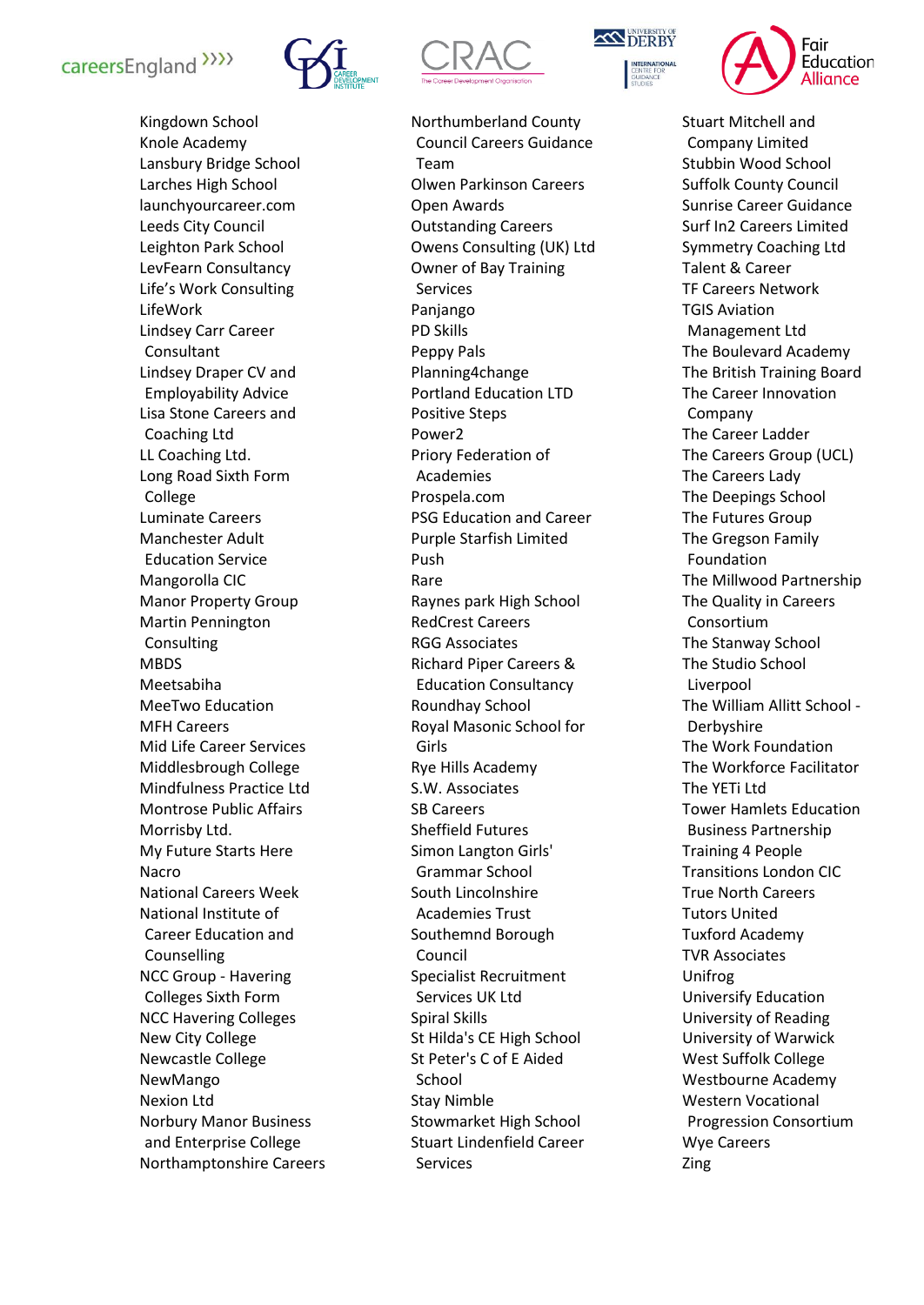







This letter is also signed by the following individuals…

A. Parkinson, Labourer, Mk1 A. Shaw, Career Lead, St Hilda's CE High School Aaron Mckenna, Student Information and Funding Assistant, City of Glasgow College Abigail Carter, Careers Practitioner, E4P **Consultants** Adele Fox, Careers Advisor, BHASVIC Adrian Rabey, CEO, The British Training Board Ailsa J. Boa, Teacher and Careers Practitioner Aimee McCabe, Information and Guidance Officer, Cardinal Heenan Catholic High School Ajaz Hussain, Career Counselor, My Careers Advisor Alan Booth, Estate agent, Open House Alan Bullock RCDP, Freelance Careers Advisor, Speaker & Writer, Alan Bullock Careers Alan Passey, Retired Alan Vincent, Retired guidance worker Alex Bateson, Personal Advisor, YC Hertfordshire Alex Bell, Director, Portland Education LTD Alex Whitton, Charity Manager, Universify Education Alexandra Hopmes, Career Leader, Christ's School Alexandra Kenneth, Careers Advisor, Entrust Skills and Employability Service Ali Holmes, Careers Coach, RedCrest Careers Ali Orr, Head of Graduate Outcomes & Employability, Kingston University Alice Reilly, Careers Programme Lead, Teach First Alison Braithwaite, EU co-funded projects manager Alison Fletcher, Careers manager , NYCC Alison Mearns, Careers Adviser, Chatsworth Training Consultants Alison Roberts, Careers/HE Coordinator, Gloucestershire College Alison Webb, Careers Advisor, Blackburn College Alison Williams, Independent Careers Advisor Amanda Aylmer Amanda Barker, Post-16 Officer, Blackburn with Darwen Borough Council Amanda Fripp, Careers Advisor, Ansbury Guidance Amanda Gilbert, Head of Industry Placements, Bucks College Group Amanda Hesketh, Director, Hesketh James Ltd Amanda Jackson, Managing Director/Senior Consultant, Ashley Stewart Ltd Amanda Palmer, Careers Advisor, MidKent College

Amanda Shaw, Career lead, St Hildas High School Amanda Spurrier, Registered Career Development Professional/Director, Career Approaches Ltd Amelia Page, NCOP Engagement Coordinator, Linking London Amnah Vicars, Careers Advisor, Career Connect Amy Longsden, Careers Officer, CareersInc Ltd Amy Lynch, Careers Advisor, The John of Gaunt School Amy Marshall, CEIAG Co-ordinator (Careers Advisor & Co-ordinator), Urmston Grammar School Amy Woolley, PEER Manager, University of Sheffield Andrea Allgood, Retired Careers Services Senior Manager Andrea Ayre, Careers Lead/Careers Advisor Andrea O'Brien, Careers Advisor, Harris CofE Academy Andrew Creed, HE Advisor, WIN/Uni Connect Andrew Glover, Director of Careers and Employability, Walsall Academy Andrew J McGregor, Careers Advisor, UNISON National Careers Committee Andrew Roberts-Wray, Independent careers Advisor, Future Thinkers Consulting Andy Fosterjohn, Careers Advisor, Andy Fosterjohn Careers Works Andy Goodwin, Careers Leader, Long Road Sixth Form College Andy Oliver, Career Guidance Trainer and Assessor, Education Development Trust Angela Akpata, Participation Officer, Hillingdon Youth Justice Service Angela Bowles, Skills and Employability Tutor, Oldham College Angela Golland, Head of Outcomes, Outcomes First Group Angela Harrington Angela Lofters, Careers Advisor, Positive Steps Angela Rainbow, Careers Advisor, Boroughbridge High School Angela Towes, Careers Advisor, Connexions North Tyneside Anita Roach, Theatre Nurse Anja Koermer, Careers ManagerDeyes High School Ann Ritchie, Careers Advisor, Careersinc Ann Starkie, Director, AS Careers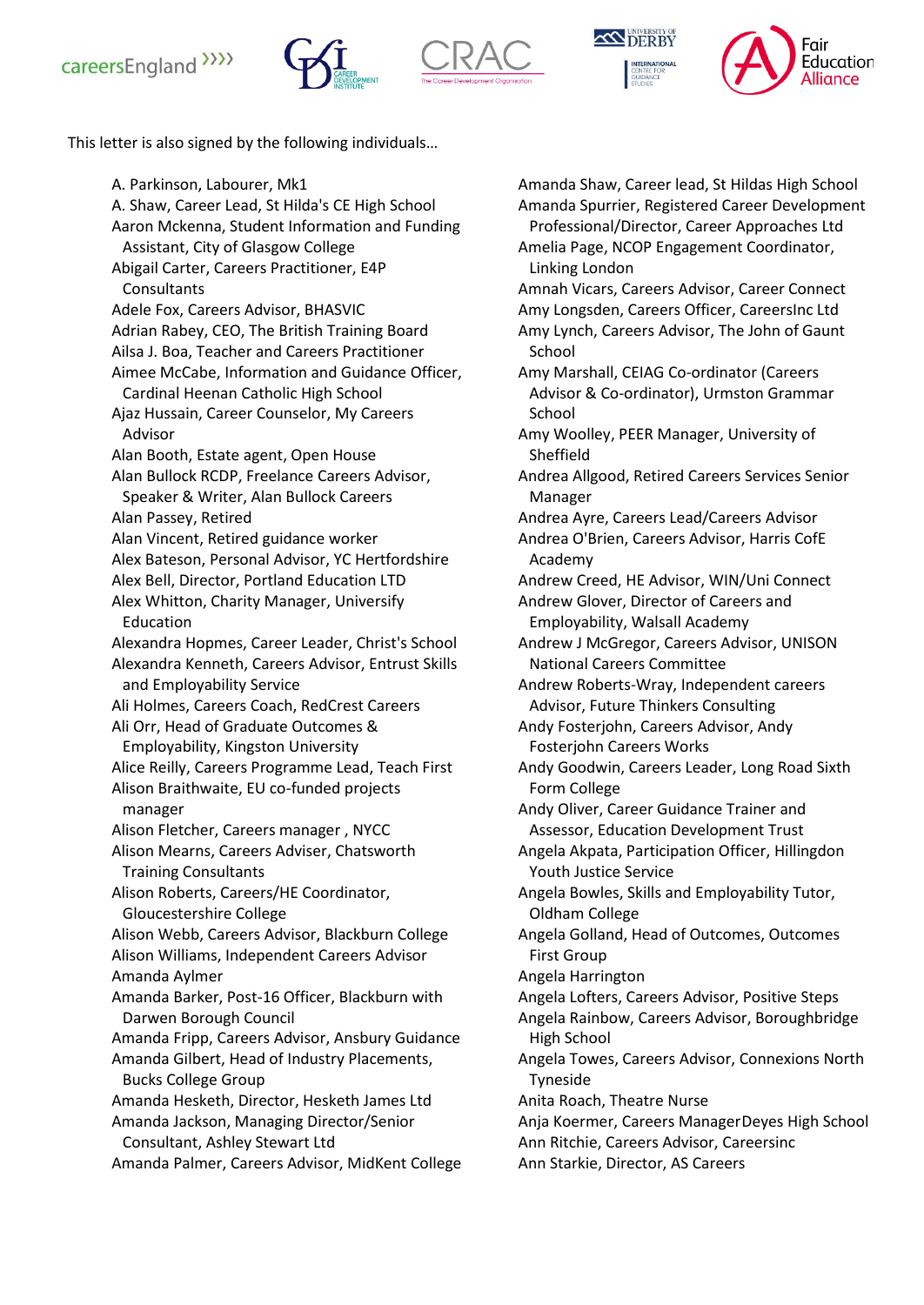







Ann Warner, Learning Leader for PSHE & Careers, Sponne School Anna Gaston, Teacher, School Anna Jones, Director, AMJ Careers Anna Lisles, Career Consultant, University of Derby Anna Smee, CEO, Youth Futures Foundation Anna Wylie, Careers Advisor, Careers Service NI Annabel Peet, Childcare Specialist Anne Bailey, CEO, Form the Future CIC Anne Delauzun, (Acting) Head of Careers and Employability, University of Reading Anne Hanlon, Careers Advisor, Durham County Council Anne Jukes, Progression Manager, St Bede's Catholic School & 6th Form College- Lanchester Anne Powley, Careers Enrichment & Engagement Leader, Roundhay School Anne Quinlan, Careers Advisor and foster carer, Positive Steps Anne Rycroft, Head of Careers, The Mosslands School Anne Wilson, Head of Careers, University of Warwick Anstey Brierley, Enterprise Coordinator, Enterprise M3 LEP Anthony Podhajsky, Careers Advisor, Education Development Trust Aquari'elle Singer, Employability Consultant, Bath Spa University Arjumand Rafiq, Careers Partnership Manager, Adviza Ashley Bott, Training and Events Co-Ordinator, Career Development Institute Barry Fletcher, Chief Executive, Career Connect Barry Silgram, Careers IAG Officer, School Becci Parriss, Employment and Education Manager, RMA - The Royal Marines Charity Becky Brake, Careers Leader, Raynes Park High School Beki Tonks, Educational Consultant, The Workforce Facilitator Benia Sztucki, Careers Advisor, Hampshire Futures Beth Hughes, Careers Adviser and Trainer, Education Development Trust Bethany Bridges, Careers and Employability Assistant, Develop EBP Betsy Matthews, Careers Co Ordinator, Alderbrook School Beverley Ashley, Enterprise Coordinator, Careers and Enterprise Company Bhakti Nagaraja, Careers Coach, Futures

Bradley Barnes, Trainee Teacher Brian Beard, Retired Brian Vander Waal, Targeted Personal Advisor (Careers Advisor), Ealing Council Caitlin Ross, Impact Manager, Big Change Carmen Cors, Teacher of EnglishSecondary School Education Carmen Peruga, Inclusion Manager Carmen Solis Pardo, Careers Lead and SEND Teacher, Lansbury Bridge School Carol Fardoe, CEAIG Coordinator and Careers Advisor, School Carol Healey, Retired Carol Jamieson, Director Adult Careers, Growth Company Carol Morris, Careers Advisor Carole Ashcroft, Retired Carole Spike-Robertson, CEIAG Coordinator, Riverside school Caroline Cartwright, Skills, Employment and Apprenticeship Manager, Hertfordshire Local Enterprise Partnership Caroline Conway, Careers Leader, Caterham High School Caroline Craft, Careers and Progression Advisor, Bucks College Group Caroline Papp, Career Coach, Inspire Coaching Caroline Smith, Careers Advisor, University of Dundee Caroline Tomlinson, Enterprise Coordinator, Futures Carolyn Heathcote, Retired Carolyn Hewitt, Director of Services, Ansbury Guidance Carrie Normoyle, Managing Partner/Careers Advisor, My Future Starts Here Catherine Hodgson, Careers Consultant University of Derby Catherine Morley, Careers and Progression Advisor, WCG Catherine Parker, Careers Lead, St Gregory's Catholic College Catherine Ryall, Careers Advisor and Assessor/Trainer, Launceston College and EDT Catherine Young, Careers Coach Catherine Young, Careers Leader, WIN Cathryn Gibbins, Careers Lead Cathy Millis, Director, The Millwood Partnership Catrien Akkerman, Managing Director, EC Careers Ltd.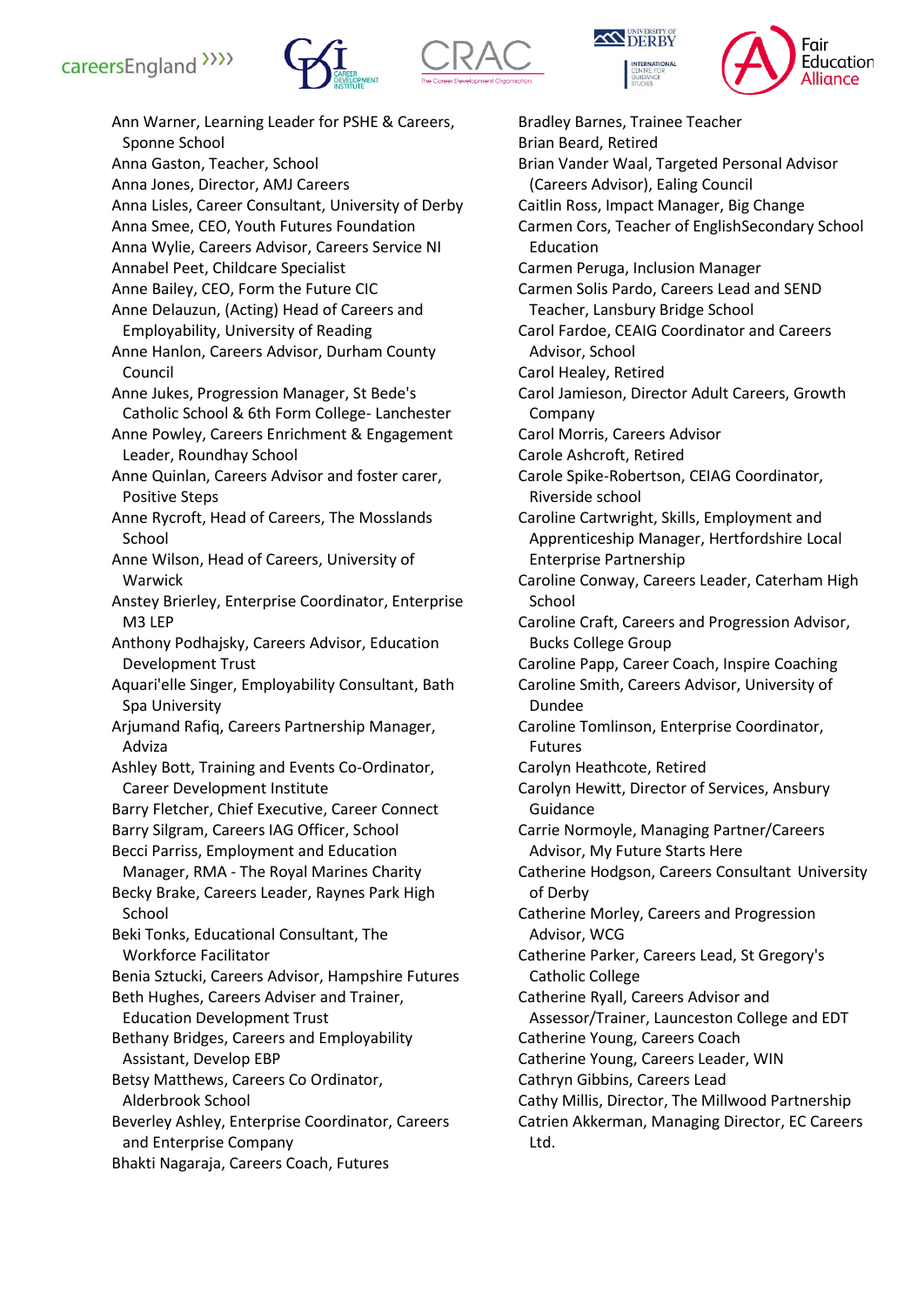







Catrina Holmes, Careers Lead, Digitech Studio School Catriona Wardle, Careers Advisor, Adviza Partnership Celia Young, Career Coach/Employment Specialist, South London and Maudsley NHS Trust Celine Nembhard, Careers Coordinator Deptford Green School Charlie Friel, Personal Advisor, UNISON Charlie Wignall, Industrial Placement Coordinator, Hope Academy Charlotte Sinnett, Careers Leader, Harton Academy Charlotte Whitehead, Career Consultant, Career Practic Charly Wild Cherry Hughes, Careers Advisor, Positive Steps Cheryl Hanson, Careers lead, Ferryhill Business & Enterprise College Chris Biggs, Senior Careers Advisor, Liverpool Hope University Chris Delaney, Manager, UCEN Chris Targett, Careers Advisor, CXK Ltd. Chris Webb, Employability Advisor, Sheffield Hallam University Chris White, Co-Founder, Zing Chris Worswick, Careers Guidance Student, University of Huddersfield Christine Wood, Careers Advisor, Basingstoke Consortium Christopher Jones, Careers Advisor, CareersInc Claire Boardman, Teacher, Deyes High School Claire Coles, Head of Career, Northampton Academy Claire Copley, Careers Leader, The William Allitt School - Derbyshire Claire Coulston, Enterprise Coordinator, HotSW Careers Hub Claire Grimwood, Company director, RGG Associates Claire Hurst, Careers Lead, The Lancaster Academy Claire Johnson, Professional Development Manager, CDI Claire Keogh, Occupational Psychologist, Chartered and Registered, Keogh Consulting Services Ltd Claire Ladbrook, Careers Guidance Professional, CL Career Development Ltd Claire Naidu-Johnson, Career Consultant, Career Conversations

Claire Naidu-Johnson, Career Consultant, Career Conversations Claire Norton, Human Resurces Administrator, Ansbury Guidance Claire Wilson, Careers Advisor Clara Lee, Student Clara Morley, Personal Advisor, Derby City Council Clare Barwick, Schools Liaison Officer, Greater Brighton Metropolitan College Clare Hymas, Careers Advisor, Ansbury Guidance Clare Lucas, Assistant Principal, Elliott Hudson College Clare Raff, Head of Careers, JCoSS Colette O'Brien, Retired Careers Professional Colin Dickerson, Careers Advisor, Wye Careers Colin Middleton, Personal Advisor, Milton Keynes Council Craig Garton, Director of Operations, CXK Craig Woods, Training Assessor, Skills Training UK D. Farrow, Registered General Nurse, Acute Hospital D. Graham, Operational Manager, Careers Guidance Serviced, Positive Steps D. Johnson, Careers Lead, All Saints Academy Dan Hope, Services Manager, Career Development Institute Daniel Keller, Head of Business Development, Unifrog Daniel Payne, Head of House / Head of CEIAG, Westbourne Academy Daniel Shercliff, Senior Manager, Manchester Adult Education Service Daniella Barnicle, Progression Coach, University College Birmingham Dave Cordle, Career Development Professional, Dave Cordle Career Coaching Dave Moreton, Post-18 Education Advisor (SEN), St John's RC School/College David Andrews, CEG Consultant David Bond, Careers Manager, Birmingham City University David Coward, Education officer, Leicestershire County Council David Gregson, Chair, The Gregson Family Foundation David Holloway Careers, Advisor, David Holloway Careers David Hooper, Careers Advisor and Wellbeing Coach, Mindfulness Practice Ltd David Pusey, Career Guidance & Training Consultant, David Pusey Associates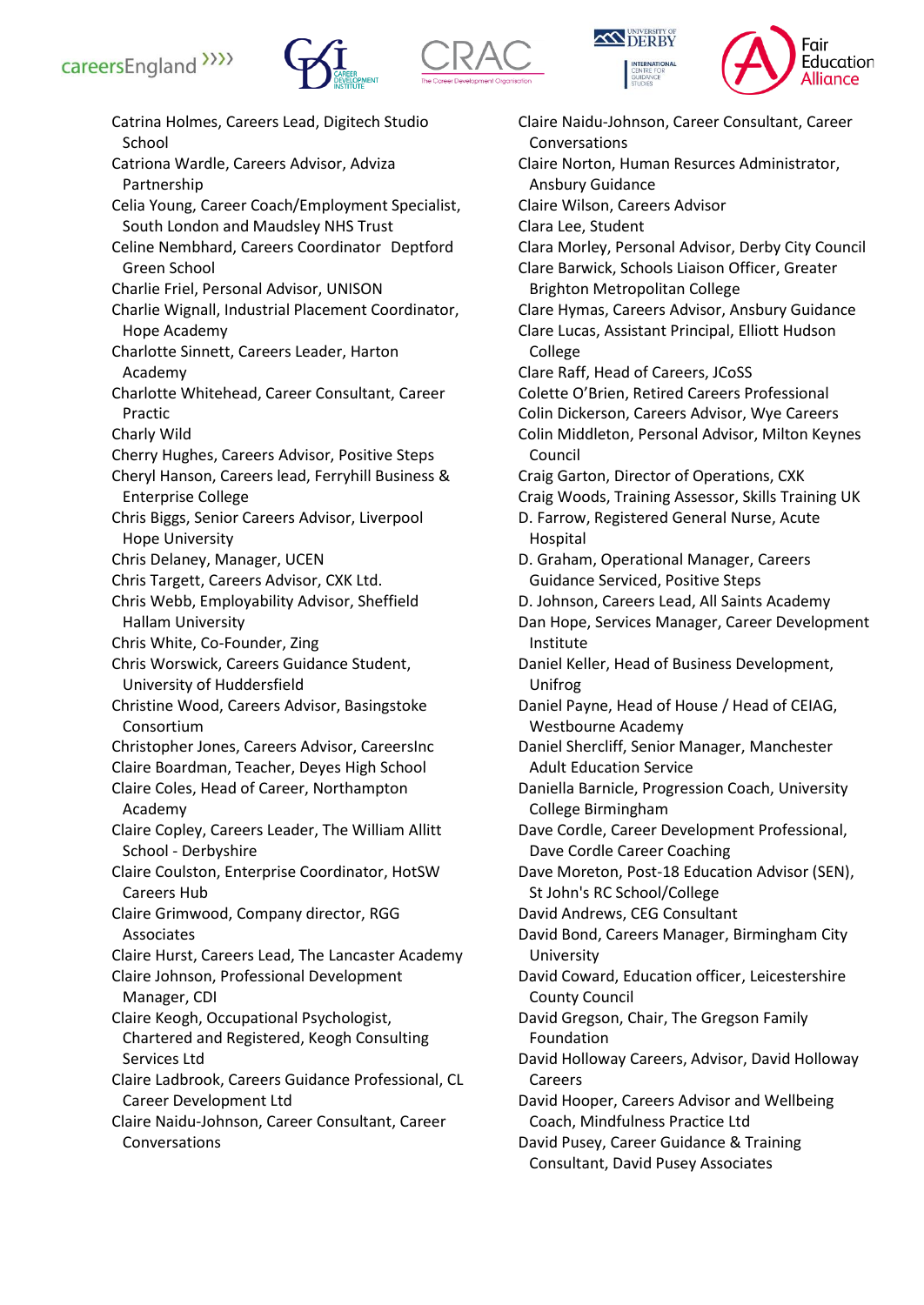







David Roe, Contract Manager, CSW Group David Wallace, Careers Coordinator, Stowmarket High School Dawn Anderson, Connexions Personal Advisor, Ealing Council Connexions Service Dawn Prior, Segment Manager, Banking Dawn Warriner, Work and Skills Officer, Manchester City Council Debbie Dymock, Careers & Employability Tutor, Northamptonshire Careers Debbie Hearne, Head of Higher Education and Careers, Bishop's Stortford College Debbie Longridge, Careers Consultant, University of Derby Deborah Booton-Gwynne, Careers and Work Experience Lead, Nunnery Wood High School Deborah White, Head of Careers, King Edward VI Camphill Boys Debra Thorpe, Careers Advisor, 4YPUK Dee Waters, Careers Advisor, Schools Deirdre Clements, Retired Denise Anderson, Careers Lead, Short Stay School Denise Beckett, Careers Advisor, Connexions Sandwell Denise Bertuchi, Assistant National Officer, UNISON Dexter du Boulay, Assistant Professor Dhiren Bissessur, Careers Advisor, Tower Hamlets Council Diane Davis, Employment Coach, Career Connect Diane Fisher, Teacher/Careers Leader, Kingsthorpe College Dominic Atkinson, Co-founder and CEO, Stay Nimble Dominic Baker, CEO, Future Frontiers Donald Lush, Careers Consultant, King's College London Donna Mason, Careers Leader, Roding Valley High School Dora O'Neill, Guidance Counsellor Doug Cole, Deputy Director of Employability, Nottingham Trent University Dr Anne Chant, Director of the Centre for Career and Personal Development Development, Canterbury Christ Church University Dr Helen Carter, Registered Career Development Practitioner, Cats Paw Global Dr Jamie Mackay, Skills Strategy Manager, Enterprise M3 LEP Dr Lyn Barham, Project Associate (Research), Career Development Institute

Dr Maria Fernandes, Head of Membership and Professional Development Dr Oliver Jenkin PGCE RCDP, Career Development Consultant, CSW Group Dr Rachel Carr, CEO and Co-founder, IntoUniversity Dr Valerie Derbyshire, Employability Advisor, University of Derby Dr Vicki Harvey, Lecturer in People Management, University of Salford Eileen Cunningham, Social Policy Lecturer, University of Salford Elaina Brutto, Careers Advisor, Careers Wales Elaine Dutton, Director of Aspiration/Careers Leader, Haven High Academy Elaine MorrisonLead Post 16 and Skills, Manchester City Council Elaine Munson, Personal Advisor, Connexions Eleanor Cameron, Careers & Quality Manager, EBP South Elisabeth Kaiser, Career Development Professional, Building Doors Elizabeth Armstrong, Career Leader and Advisor, Schools and FE College Elizabeth Betts, LDD/SEN Careers Advisor, Enfield Council Elizabeth Dark, Student Elizabeth Jenkins, Career Management Counsellor Elizabeth Taylor, CEO, ERSA Ellie Yell, CEO and Founder, Fledglink Eloise North, Student, Carmel College Emily Carter, Enterprise Coordinator, D2N2 LEP / Careers & Enterprise Company Emily Cornell, Career and Transition Worker, Lexden Springs School Emily Masters, Careers Advisor, Claverham Community College Emily Roisin Reid, Director of Student Experience, Employability and Progression, Warwick Medical School, University of Warwick Emma Bell, Executive Director, Innovations for Learning Emma Bolger, Lecturer in Career Guidance and Development, University of the West of Scotland Emma Espenell, Careers Advisor, South Gloucestershire and Stroud College Emma Hall, School Employability Champion, Hertfordshire Business School Emma Sullivan, Co-Founder & CEO, Prospela.com Erica Hood, Trust Careers Leader, The Yorkshire & Humber Co-operative Learning Trust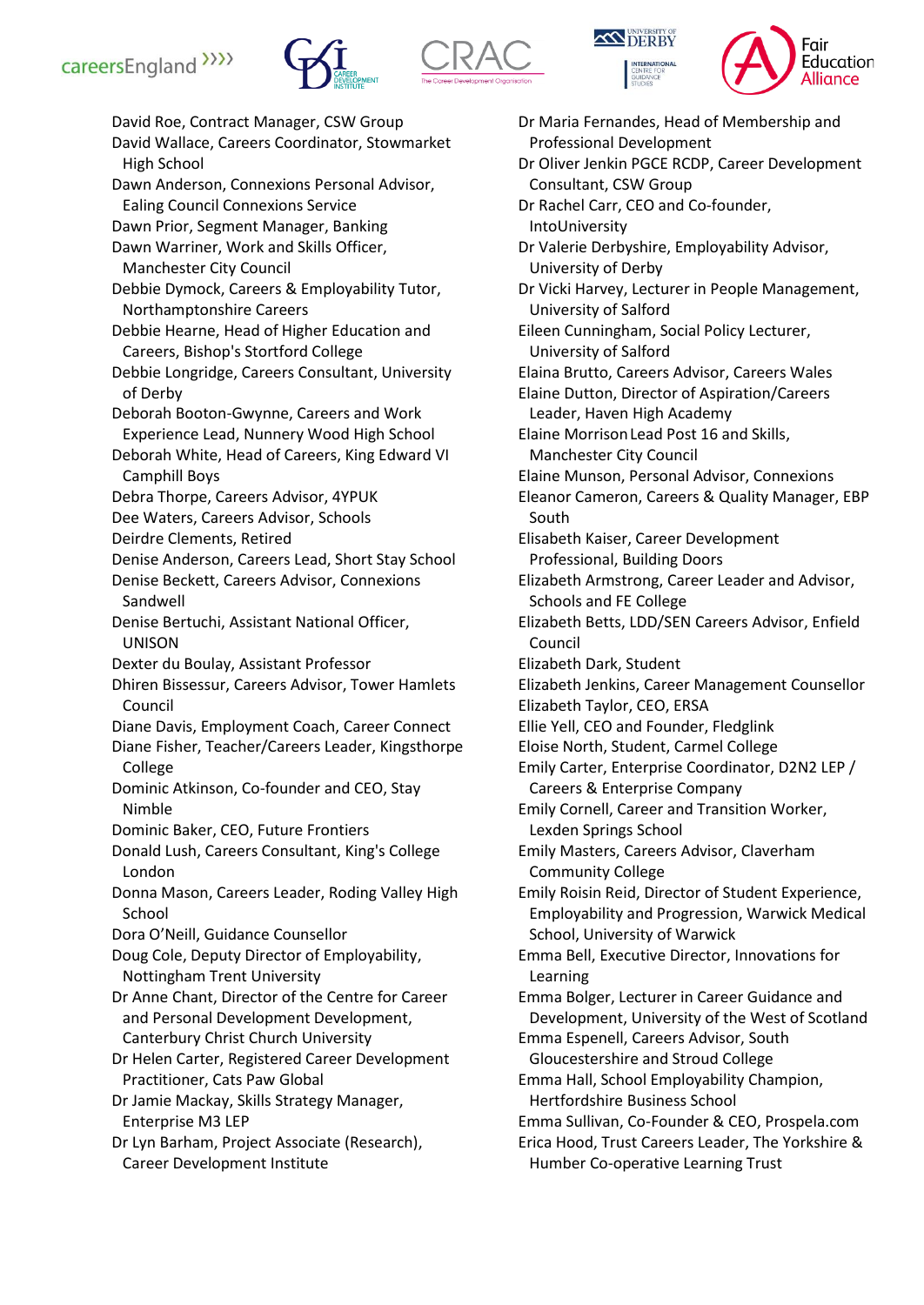







Erica Rowell, Director, RGG Associates Eugenie Pasco, Head of Careers, Kingswood School Eva Harrison, MD, Career Seekers Direct Ltd. Eve Uhlig, Career Consultant, Loughborough University Evelym White, Assistant Practitioner, Norfolk and Suffolk NHS Foundation Trust Farhan Raja, Career Coach & Founder of Job Interviewology, Job Interviewology Farheen Khan, Head of Careers and Employability, Carlton le Willows Academy Fatima Ahamed, Employer Engagement Manager, Aston University Fatma Mehmet, Front line Support Officer, HALS Fiona Arnold, Careers Coach, RedCrest Careers Fiona Christie, Senior Research Associate, Manchester Metropolitan University Fiona Farmer, Careers Leader, Toot Hill School Fiona Havill, Careers Leader Fiona Marshall, Career Leader, The Boulevard Academy Fiona McGonigle, Business Skills Programme Manager (Skills Lead), Cambridgeshire & Peterborough Combined Authority Foziya Younis, Transition Co-ordinator, Derby College Frances Herkes, Personal Advisor, Luton council Fred Fortune, Careers Advisor Fred Jenkins, Career Development Consultant, CSW Group G. Castle, Careers Consultant G. Spinks, Student Gail Gibbons, Chief Executive Officer, Sheffield Futures Gail Mackle, Careers Manager Gary Williams, Careers Advisor, Beacon Academy Gemma Nalder, Career Development Consultant, CSW Group Ltd Genevieve Dady, Enterprise Coordinator, Enterprise M3 Georgia Brown, Head of Programmes, Franklin **Scholars** Georgina Angele, Regional Lead South East, The Careers & Enterprise Company Georgina Larkin, Careers Consultant, Leeds Beckett University Geraldine Brannelly, Careers Advisor, GB Careers Gerard Liston, Director, Forum Talent Potential CIC Giles Tilbury, Senior Personal Advisor, YC Hertfordshire (Herts County Council)

Gill Clarke, Careers Consultant, Loughborough University Gill Coker, Retired Gill Cronin, Director of Operations, The 5% Club Gill Fox-Johnson, School Development Manager and Senior Careers Advisor, Ideas4Careers Gill Frigerio, Associate Professor, University of Warwick Gill Marshall, Career Advisor, Nexion Ltd. Gill Yamin, Careers Consultant, TCG Gillian Jones, Careers and University Advisor, Pocklington School Gina Visram, Head of Careers / Careers Coach & Consultant, Alleyn's School / Limitless Coaching Glynis Corcoran, Retired Gordon Young, Careers Advisor, Education Development Trust Gregory Horton, IAG Team Leader, North Warwickshire and South Leicestershire College Hannah Courtney Bennett, Careers Psychologist, Talent & Career Hannah Courtney Bennett, Careers Psychologist, Talent & Career Hannah Kirkbride, CEO, Career Matters Hannah Revans, Dental Nurse Hannah Stanley, Client Advisor & Mentor, Ansbury Guidance Hannah Thomas, Enterprise Coordinator, Careers and Enterprise company Hannah West, Careers Advisor, Hampshire Futures Harry Lauchlan, CRM and Data ManagerSpiral Skills Hayden Smith, Head of Career, The Clarendon Academy Heather Akehurst, Chief Executive, Open Awards Heather Eikle, Personal (careers) Advisor, LBC Careers Heather Taylor, Policy Analyst, The Work Foundation Heather Towers, Internal Quality Assurer, Career Guidance Training ProgrammeSuffolk County Council, Open University Helen Alkin, Head of Emerging Talent, British Airways Helen Andrew, Post-16 Learning Manager, Blackburn with Darwen Borough Council Helen Charles, Careers Guidance Counsellor Helen Cottom, Careers Advisor, All Together Helen Cunningham, Careers Advisor, Tudor Grange Academy Kingshurst Helen Davey, Lead Practitioner, Prospects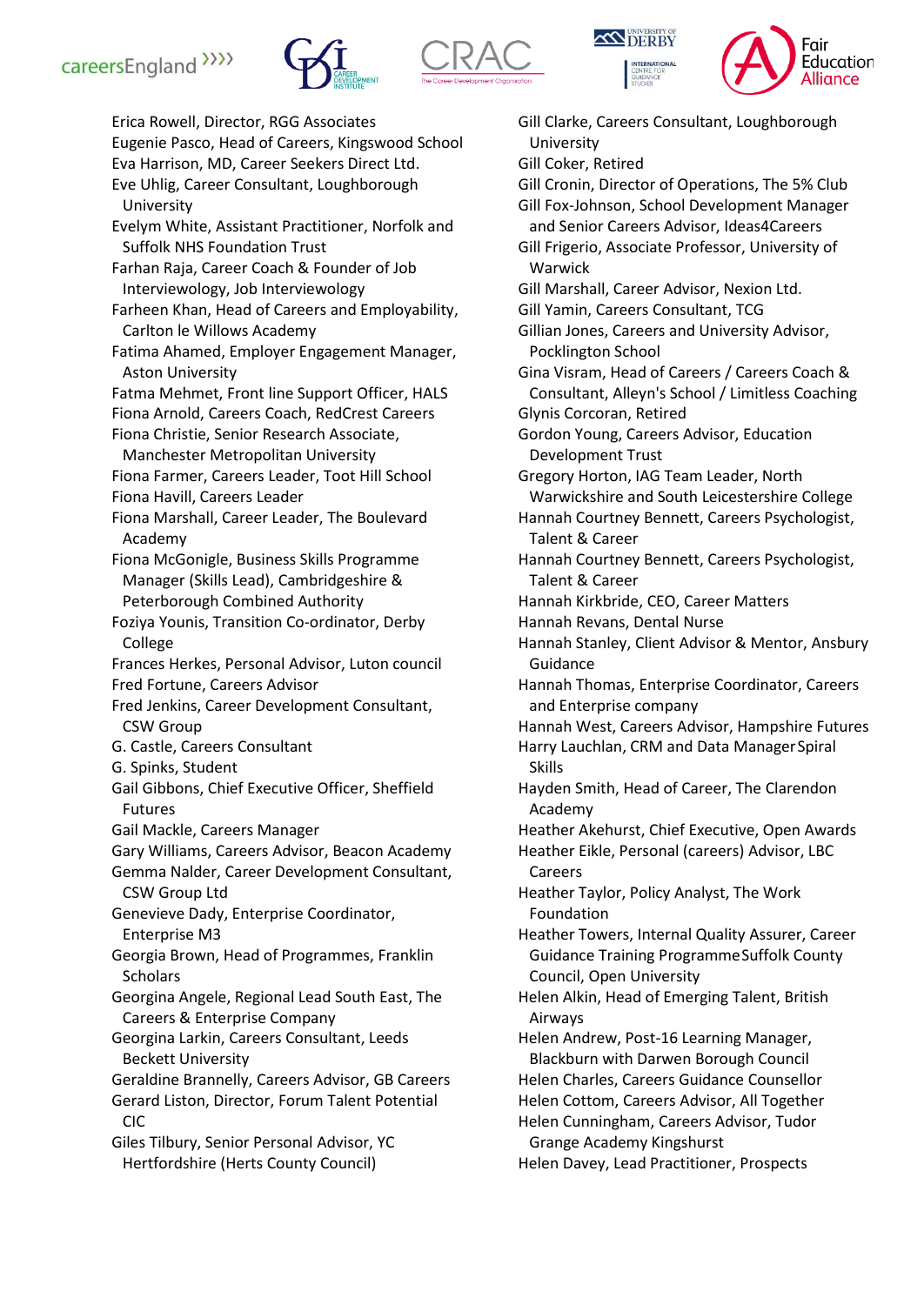







Helen Foley, Senior Enterprise Coordinator, West of England Combined Authority Helen Gibson, Careers Leader Helen Gordon, Chief Executive, Science Council Helen Janota, Careers and Labour Market Information Consultant, Archway Careers Helen Jones, Career Progression Coach Helen Kidney, Career Development Consultant Helen Pain, Acting CEO, Royal Society of Chemistry Helen Ratchford, Careers Leader, Broomhill Bank School Helen Richardson, Careers Advisor, Career Connect Helen Sanders, Careers Lead, Weydon School Helen Sanson, Director, Tower Hamlets Education Business Partnership Hilary Nickell, Director, Surf In2 Careers Ltd. Ian Caley, Guidance & Participation Manager, Stockton Borough Council Ian Poole, Careers Consultant, Grey Court School Ian Smith, Technical Director, TGIS Aviation Management Ltd. Ian Walsh, Careers Advisor Iffat Ahmad, Careers Leader Irene Stuart, Retired Iveta Drummond, Careers Coordinator, St Richard Reynolds Catholic College J. Hassall, Careers Advisor, Education Development Trust J. King, Owner, Bay Training Services Jac Mills, Careers Advisor Jackie Ellis, Careers Advisor, Dart Careers Jackie Plimmer, Careers Lead, Handsworth Wood Girls Academy Jacky Moran, Career Guidance Practitioner, LifeWork Jacky Rattue, Careers Consultant Jacqueline Hutchinson, Director of Careers, NPCAT Jacqueline Rich, Careers AdvisorProspects Jacqui Phipps, Careers Lead, Suffolk County Council Jacqui Rich, Personal Coach, U-Explore Jai Shah, Team Leader (Careers Consultant), The Careers Group, University of London James Hind, Executive Deputy Headteacher, South Lincolnshire Academies Trust James Turner, Careers Lead, Imberhorne School James Wilson, Student, University of Huddersfield Jan Harvey, Administrator, CDI Academy Jan Rowan, Careers & Employability Advisor, University for the Creative Arts York Lady Careers Council Bolton College College

Jane Artess, Chair of NICEC Jane Mason, Head of Careers, Enterprise and Employability Education, Thamesmead School Jane Owens, Director, Owens Consulting (UK) Ltd. Jane Owens, Nurse Jane Phillipps, Careers Leader, The Romsey School Jane Wells, Enterprise Coordinator, Greater Manchester Combined Authority Janet Colledge, Careers Education Consultant, Outstanding Careers Janet Hutchinson, Partner Complete-Careers LLP, Complete-Careers Janet Murphy, Careers Advisor, Odlham Sixth Form College Janice Simpson, Careers Consultant, University of Janice Tricks, Careers Leader, London Design and Engineering UTC Jayne North, Managing Director, Career North Ltd. Jayne Williams, Careers Guidance Professional, All together Jean Lippett, Careers Advisor, Career Connect Jen Atshah, Careers Advisor, Education Development Trust Jennie Butterworth, CEO, Envision Jennie Cole RCDP, Careers Leader, Hailsham Community College Jennifer Harper, Careers Advisor, Stay Nimble Jennifer Love, Head of West Midlands, CoachBright Jenny Booth, Careers Advisor, Career Connect Jenny Brooks, Careers Advisor, Careers4u Jessica Cook, Careers Professional, The Careers Jessica Popplewell, Careers Consultant, Imperial College London Jessica Townsend, Careers Advisor, Luminate Jill Anderson, Careers Advisor, North Tyneside Jill Collins, Career Development Professional, Jill Collins Careers Jill Hanson, Senior Researcher, International Centre for Guidance Studies Jill Whitham, Careers Officer, The Sixth Form, Jo Batch, Careers Leader, Colchester Institute FE Jo Bishop, Head of Careers, City and Islington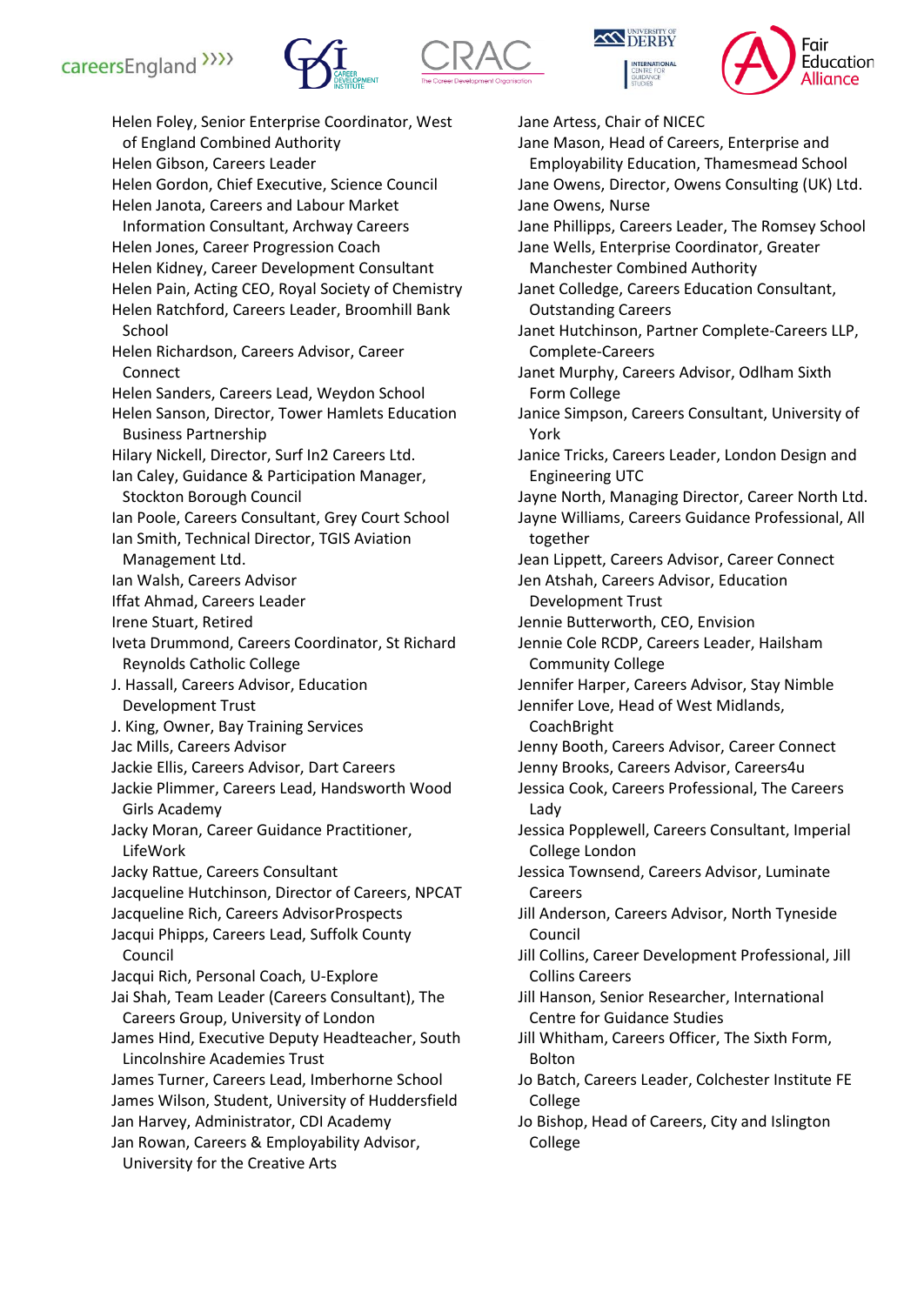







Jo Budd, Careers Consultant, The Careers Group (UCL) Jo Liddell, Head of Careers and Work Related Learning, Hartlepool School Jo Newman, Careers Advisor, NewMango Joanna Whitehead, Career Advisor, Positive Steps Joanne Carrington, Careers Advisor, Morrisby Joanne Drew, Assistant Careers Leader, Liverpool College Joanne Elliott, Careers Leader, FE College Joanne Shaw, Prince's Trust Team Leader, Groundwork BBOR Jodie Boyd, Senior Lecturer in Career Guidance and Development, University of Huddersfield Joe Markland, Careers Advisor, Wigan Council Joe Marshall, CEO, NCUB Joe McGinn, Head of School Partnerships, ImpactEd Joel Balkwill, CEO, Spiral Skills Joel Davis, CEO, Tutors United John Goodyear, Careers Coordinator, The Landley Academy John Hogan, Retired John Morrison, Careers Manager, Aquinas College John Strong, Careers Consultant, Education Writing Services Johnny Rich, Chief Executive, Push Jon Maiden, Co-Founder, Panjango Jon Winfield, PhD student, University of Warwick Jonathan Dawe, Careers Advisor Josie Davies, Senior Career Transitions Consultant, Hays Josie Edmonds, Student Joy Loftus, Head of Careers, St Peter's School, York Joy Neville, Advice worker Judith Cook, Work-based Assessor and Tutor Judith Garrigan, Attendance Officer Judith Powell, Careers Interviewer, Queen Elizabeths Grammar School Jules Benton, Development Manager, Ansbury Guidance Julia Grant, Career Manager/Lead, Knole Academy Julie Hilliker, Careers Coordinator, The Appleton School Julia Hopkins, Education Consultant and Quality in Careers Award Assessor, CSW Ltd Julia Wilkinson, Head of CareersParkstone Grammar School Julie Kay, Careers Advisor, Self Employed Julie Painter, HR Business Partner, Ansbury Guidance

Julie Patricia Smith, English Teacher/ Career Advisor Julie Poppleton, Director of Careers, Chase Terrace Technology College Julie Randles, CEO, Power2 Julie Thompson, Careers Advisor , Kettering Science Academy Julie Tindall, Career Advisor, Winstanley College Julie Washington, Careers Consultant, PD Skills Juliet Lasslett, Careers Adviser, EBP Kent Karen Bentley, Progression Manager, Coombe Sixth Form Karen Dungey, Careers Coordinator, South Staffordshire College Karen Heppleston, Careers Leader, Cheltenham Bournside School Karen Malone, RCDP, Careers Lead, Stantonbury International School Karen Teague, Former Careers Advisor Kat Turner-Atkins Kate Nokes, Career Coach, Kate Nokes Youth Coaching Kate Prowse, Career Development Practitioner, EBP South Kate Roberts, Career Lead, Biddick Academy Kate Williams, Learning Resource Centre Manager, Coop Academy Bebington Kath Wyke, Enterprise Coordinator, Career Connect Katharine Horler, Chief Executive, Adviza Katherine Jennick, Careers Advisor Katherine Skinner, Careers Advisor, Morrisby Ltd. Katherine Speed, Careers Advisor Katherine Wild, Careers Advisor Kathryn Abell, Education consultant, Edukonexion Kathryn Garland, Careers Advisor, Luminate Careers and Coaching Ltd. Kathryn Hudson-Cook, Careers Coach, Ansbury Guidance Kathryn Jemmott, Careers Co-ordinator, Ashton Park School Kathryn Lea Williams, Quality Standards Coordinator, C&K Careers Kathy Cox, Careers Advisor, Positive Steps Katrina Johnson, Associate Vice Principal, Archbishop Sentamu Academy Kay Barnard, CEIAG CoordinatorEducation Kay Bevan, Careers Subject Matter Expert Kay Stewart, Head of Careers and Volunteering, University of West London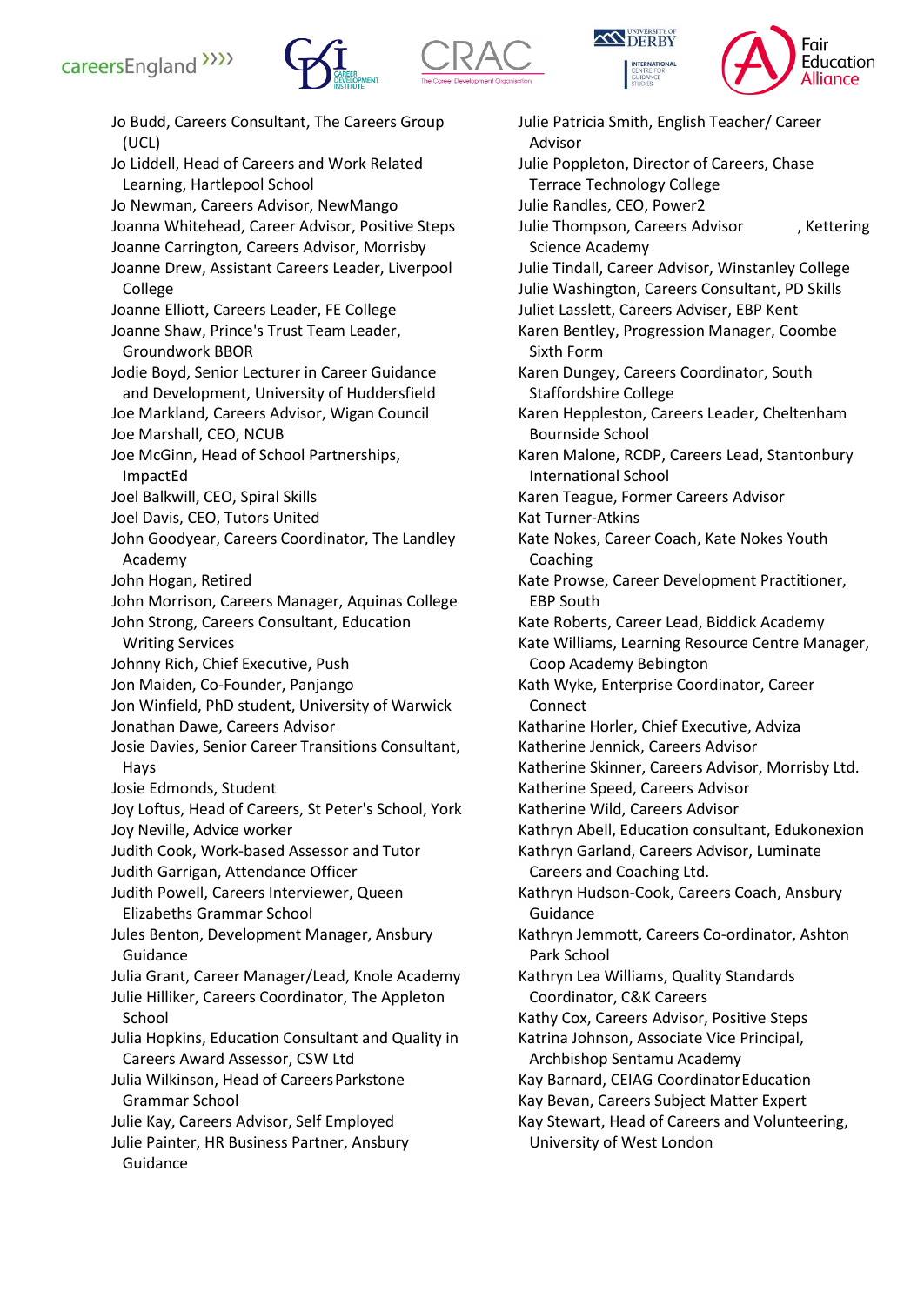







Kayleigh Goodwin, Enterprise and Employability Leader Keith Davis Kellea Turner, Head of Year, Deyes High School Kelly Coles, Career Consultant, Birmingham City University Kelly Dillon, Resource Lead, Careers and Enterprise Company Kelly Thomas, Careers Lead, Fairfield High School Kenneth Howgill, Career Consultant, University of Bradford Kerry Gaulton, Careers Leader, St Mary's Catholic School Kerry Green, Head of Customer Services: Information, Advice & Guidance, New City College Kevin Geary-Nelson, Careers Leader, Cranbrook Education Campus Kevin Mullin Kim Nelson, Careers Advisor, Positive Steps Kirsten Heard, Headteacher, Raynes Park High **School** Kirsten Witchalls, Careers Education Lead, NCC Havering Colleges Korin Grant, Careers Consultant, Loughborough University Kuldip Rayat-Jones, Careers Advisor Kyley Houghton, Community Clerk/RFO - SACC Larissa Kaur BM Matharu, Special Needs Careers Advisor Latib Ali, Careers Advisor Laura Bell, Director, Careers, Education Development Trust Laura Brammar, Senior Careers Consultant, The Careers Group, University of London Laura Bush, Enterprise Coordinator, BCP Council Laura Cole, WIN HE Advisor, WIN (Uni Connect) / Bath Spa University Laura Franklin, Careers Advisor Laura Rogers, Employability Lead, Outcomes First Group Laura-Jane Rawlings, CEO, Youth Employment UK Lauren Gillett, Senior Widening Participation & Outreach Officer, St Mary's University, Twickenham Lee Hamshaw, Assistant Headteacher, Beverley Grammar School Leanne Lindsey, Careers Adviser, LL Coaching Ltd. Lee Rowland, Assitant Headteacher, Archbishop Beck Catholic College

Lesley Mole, Careers Co-ordinator, St Leonard's Catholic School Lesley Taylor, Graduate+ Programme Lead, Birmingham City University Lewis Clark, Research Assistant, International Centre for Guidance Studies Linda Collins-McCluskeyCareers Advisor, Northumberland County Council Linda Corry, Independent Careers Advisor Linda Holmes, Career Development Coach, Select Independent Linda Martin, Careers Advisor, Education Development Trust Linda Taylor, Careers Leader, The Deepings School Lindsey Carr, Career Consultant Lindsey Draper, Careers Advisor, Lindsey Draper CV and Employability Advice Lindsey McHugh, Marketing Officer, EBP South Lindsey Taggart, Careers Education Manager, Northumberland County Council Careers Lis McGuire, Registered Careers Guidance Practitioner, Sunrise Career Guidance Lisa Capper, Principal, Nacro Lisa Dolly, Learning Manager Social Science, Lydiate Learning Trust Lisa Hesketh, Co-op Academy, Bebington Lisa Judge, Careers Advisor, Essex County Council Lisa LaRue, Career Development Consultant, CareerWorx Lisa Mobbs, Enterprise Coordinator Team Leader, The Careers & Enterprise Company Lisa Pover, Engagement Programme Manager and Career Lead, Clifford Holroyde SEN College Lisa Reeve, Careers Adviser, Positive Steps Lisa Ridway, Teacher, Deyes High School Lisa Shaw, Careers Service Manager Lisa Stone, Career Coach, Lisa Stone Careers and Coaching Ltd. Liz Harrison, Careers Advisor, LJMU Liz Painter, Pledge Facilitator, Cheshire and Warrington LEP Liz Pickford, Head of Careers, Royal Masonic School for Girls Liz Ponsford, Independent Careers Advisor, CareersUnlimited Liz Reece, Career Development Consultant Liz Shercliff, Director of Studies, Diocese of Chester Liz Taylor, Careers Advisor, CXK Liz Yoxall, Careers Advisor, Sheffield Futures Lizzie King, Careers, Burntwood School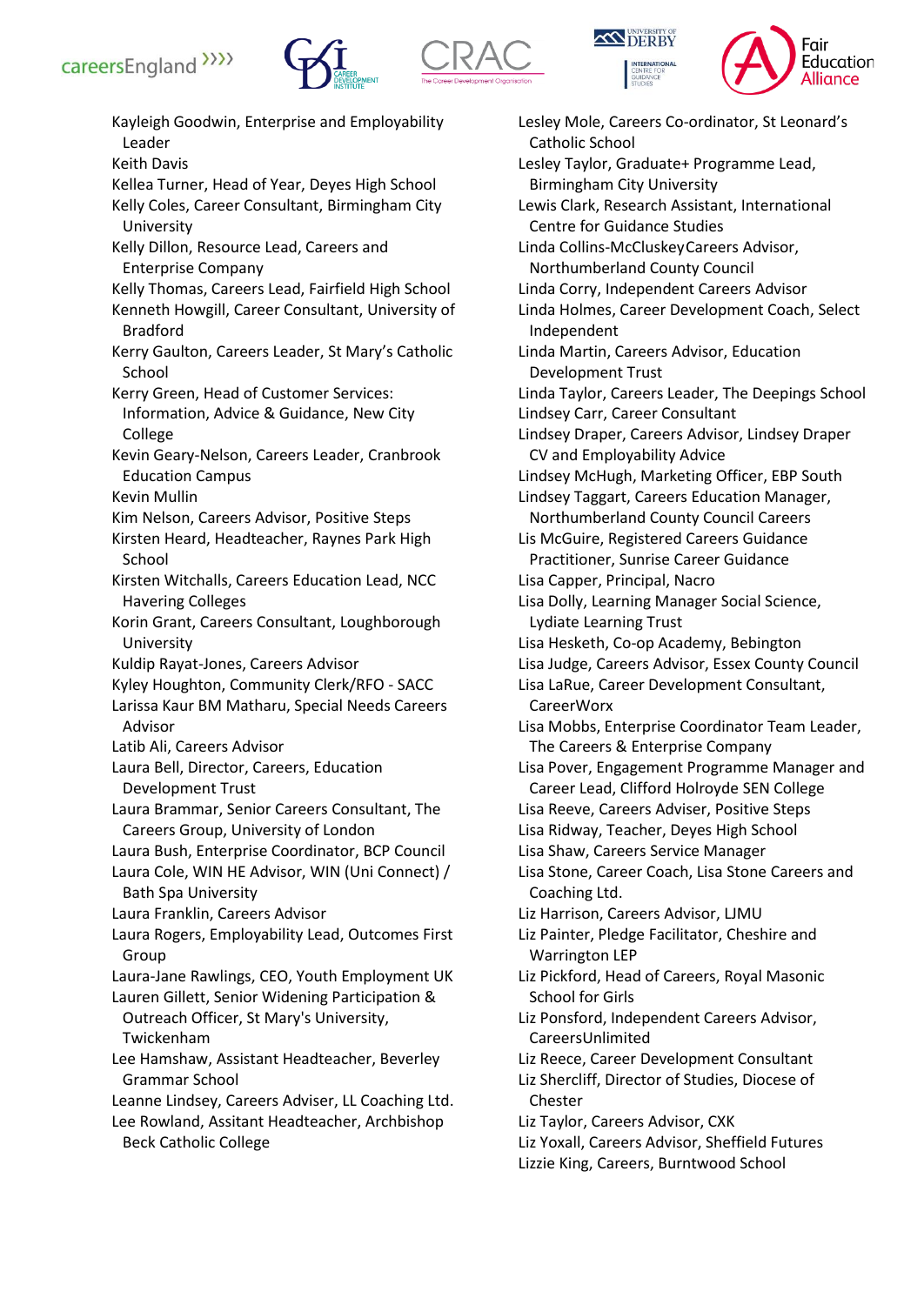





Maggie Nason, Careers Adviser, Adviza



Lizzie Taylor, Careers Advisor Lois Perry, Dental nurse Lorna Aitken, Careers Leader, Brighouse High School Lorna Jennings, Careers Advisor, East Durham College Lorna king, Work Related Learning Officer, Deyes High School Lorna Mullins, Careers Consultant Lorraine Barnaby, Careers Coordinator, Churston Ferrers Grammar School Lorraine Griffiths, Post-16 IAG Personal Advisor, Shropshire Council, Childrens Services Lorraine Petheram, Careers Lead, Ursuline High School Louisa Lewis, Careers Advisor Louise Badelow, Head of Careers and Oxbridge, Eltham College Louise Barnett, Careers Advisor, Careers Advice North West Ltd Louise Davies, Careers Lead & Teacher of Computer Science, Hope Academy Louise Farrington, Careers Advisor and Teacher, Act for Action and Tags Louise Graham, Careers Advisor, Boston Spa Academy Louise Gulliver, Director of IAG, Park View School Louise Haigh, PE Teacher, Deyes High School Louise O'Gorman, Careers Lead Louise Smith, Careers Lead, Rye Hills Academy Lucy Eastwood, Assistant Headteacher, Kirklees Lucy Johnson, Enterprise Coordinator Greater Manchester Combined Authority Luke Penberthy, CEIAG Co-Ordinator, Brimsham Green School Lydia Lauder, Quality Manager, Careers and Employability Services, Open University Lyn Burgess, Membership Services Assistant – Register & Qualifications, Career Development Institute Lynda Brooks, Teacher Lynn Addison, Careers and Employability Advisor and SEND Lead, Ideas4Careers Lynn Montgomery, Futures Advisor, Calday Grange Grammar School Lynsey Hackett, Careers Lead, Great Barr Academy Madeline Paterson FRSA, Director, Symmetry Coaching Ltd Magdalena Mucha, Careers & Personal Guidance Coordinator, Cambridge Regional College Maggie Gaskell

Maggie Noonan, Registered Careers Development Professional, West Suffolk College Mahad Ali, Director of Programmes, Career Ready Malcolm Morrisby, Director, Morrisby Ltd. Mandy Weyers, Careers Advisor, Avon Valley College Maninder Hayre, Head of Delivery, Adviza Marc Steward, Careers Consultant, The University of Leeds Marcus Burton, Careers Advisor, Education Development Trust Maria Izabela Matache, Career Advisor Marianne Love, Careers Advisor, Ansbury Guidance Marie Machin, Career coach, Career connectv Marina DelGaudio, Careers Coach, Elev8 Careers Marina Fortuna Del-Gaudio, Careers Coach, Caprimoon Careers Marisa Sixsmith, Careers Advisor, Carmel College and Career North Mark Bowman, CEO, Inspira Mark De Backer, IAG Manager, Education Development Trust Mark Fox, Careers Hub Facilitator, North East Local Enterprise Partnership Mark Mansell, Partner and Co-Head Corporate Responsibility, Allen & Overy Mark Rice, Career Development Coach, Career Thinking Mark Woodward, Careers Advisor Mark Yates, Careers Advisor Martin Allerston, Careers Advisor, Ansbury Guidance Martin Edmondson, CEO, Gradcore Martin Fleet, Lead Councellor, Ivy Central Martin Macnamara, Careers and NEET Advisor, Together For Children Martin Pennington, Careers Consultant, Martin Pennington Consulting Maruf Deen, Careers and Aspirations Manager, Community Schools Trust Mary Clinton, Carer Mary Macfarlane, Careers Consultant, Leeds Beckett University Mat Reid, Careers Leader, Seaham High School Matt Lambert, Chief Executive, Federation for Industry Sector Skills and Standards Matthew Lang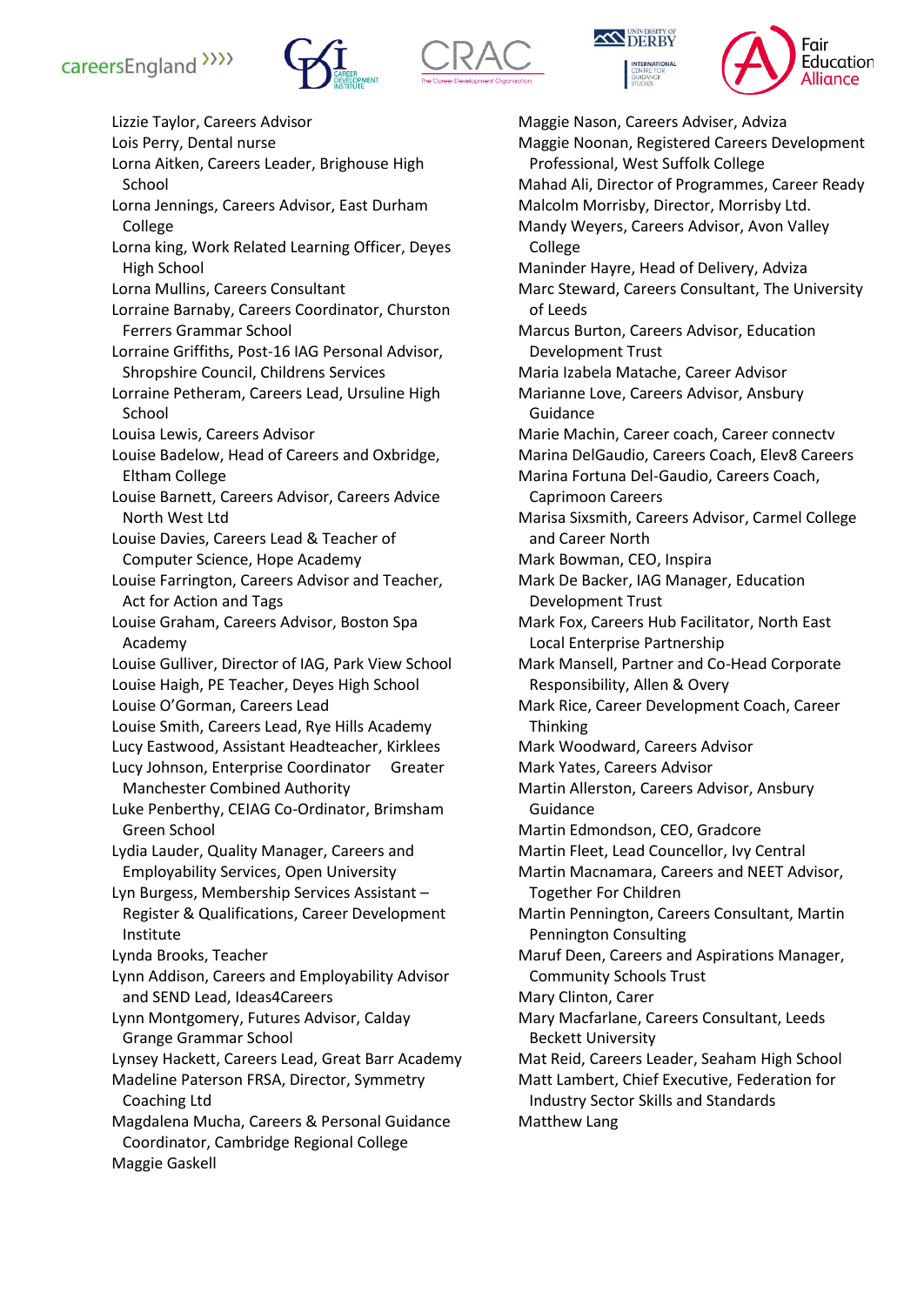







Matthew Simmons, Partnership Manager, Class of Your Own and London Legacy Development Corporation Maura O'Brien, Work and Skills Officer, Manchester City Council Maureen Arhagba, Careers Leader, Greig City Academy Maurice Goulding, Retired Meg Murphy, Careers Advisor, The Marches Academy Trust Melanie Bear, Consultant/Coach, MBDS Melanie Green, Outreach Hub Officer, Linking London Melanie Whalley, Careers Advisor, Ralph Allen School Michael Britland, Network Coordinator, TF Careers Network Michael Hughes, Careers Advisor, MFH Careers Michael Puddifoot, Careers and Welfare Coordinator, The Manchester College Michele Semlyen, Careers Leader, Simon Langton Girls' Grammar School Michele Squire, Careers Education Strategic Manager, Prospects Michelle Dickson, Auditor, Sedgwick Michelle Powell, Director and Careers Consultant, ExpressionsByM CIC Michelle Wright, Careers Advisor, Career Connect Mike Murray, Career Advisor, Ingeus Mike Randall, Careers Leader Mike Thompson, Retired Mohamed Ruwaid, CEO, Career Development College London Moira Davies, Head of Careers and HE, King Edward's School Nadia Ahmed, Operations Manager, Enfield Careers Service Nancy Nutkins, Careers Advisor Nanette HigginsGLA/ESF Manager, CCCT Naomi Horlock, Learning and Engagement Specialist Naomi Kellman, Senior Manager, Rare Natalie Bray, Career Development Consultant, CSW Group Natalie Freeman, Skills Award Officer, University of East Anglia Natalie Moore, Chief Operating Officer, Apps for Good Neil McCaskill, Careers Team Manager, Career Connect Nic White, Careers Advisor

Nick Newman, Founder & CEO, National Careers Week Nick Oughtred, Careers Coordinator, Stubbin Wood School Nicki Hamilton, Careers and Wellbeing Practitioner, Calm Careers Nicki Moore, Senior Lecturer in Career Development, International Centre for Guidance Studies, University of Derby Nicki Young, Careers Leader, Sidmouth College Nicky Smyth, Founder, The Career Ladder Nicola Jane Ablett, Partner for Academic Outreach, Jobs for Nationals Nicola Jones, Careers Advisor, Southend Borough Council (Connexions) Nicola Mary Newman, CEO, Ansbury Nicola Scully, Careers Advisor, Career Connect Nicola Stevens, Careers Guidance Practitioner Nicola Turner, WIN HE Advisor, Hayesfield School Nigel Brooks, Career Development Consultant, CSW Group Niki Tolhurst, Career practitioner, Career Junction Nursel Tok, Career Guidance Practitioner Oliver Noble, Geotechnical engineer, High Peak Geotechnical Olivia Platman, Senior School Relationships Manger, The Economist Educational Foundation Ollie Riches, Careers Leader, Ark Charter Academy Olly Newton, Executive Director Edge Foundation Olwen Parkinson, Careers Advisor, Olwen Parkinson Careers P. Langford, Teaching Careers Leader for Sixth Form, Hayesfield Girls' School & Mixed Sixth Form Pamela Lowrey, Retired Parminder Garcha, Head of Service 14-19, Birmingham City Council Patrick Watson, Managing director, Montrose Public Affairs Consultants Paul Axon, Director of Young People's Services, Positive Steps Paul Barnes, Drop in Coordinator, Bolton Destitution Project Paul Challacombe, Research Project Coordinator, University of Derby Paul Chubb, Quality in Careers Director, The Quality in Careers Consortium Paul Kelly, Careers & Progression Advisor, Shrewsbury Colleges Group Paul McNamara, Senior Manager, MBNL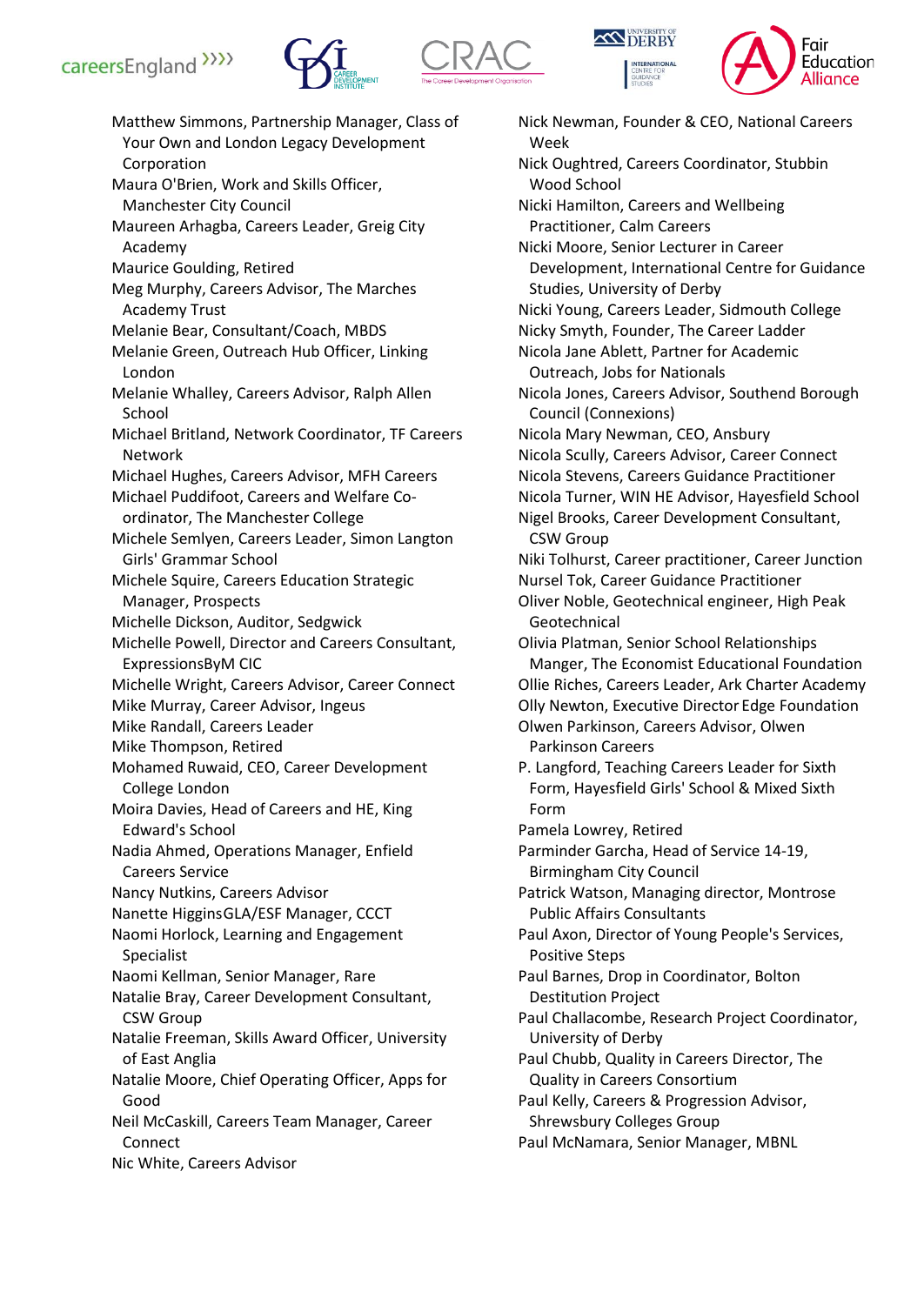







Paula Benton, Senior Lecturer Northumbria University Paula Bull, Careers Lead, Westminster Academy Paula Courchene, Careers Advisor, Positive Steps Paula Deighton, Careers Leader, The Stanway School Paula Dempsey, Higher Education & Careers Coordinator, New City College Paula Staley, Assistant head teacher, Beaumont Leys School Paula Williams, University & Careers Advisor, The King's School, Canterbury Paula Wroe, Careers Advisor, Mploy Solutions Paulina Olsson, Co-Founder & CEO, Peppy Pals Pauline Baker, Careers Advisor, Bury Council Penny Garner, Outreach Officer, Uni Connect Peter Beven, Trainer / Course Moderator, CDI Peter Brammall, CEO, The Futures Group Peter Frew, Career Guidance Advisor, Career Guidance 4u Peter Kemp, Retired Peter O'Loughlin, Employability and Skills Advisor, Essex County Council Peter Small, Independent Careers Advisor, The YETi Ltd Peter Tupman, Career Advisor, Positive Steps Phil Harrison, MBA Apprenticeship Mentor, Liverpool John Moores University Philip Garnett, Careers Advisor, Ansbury Guidance Philippa Cooke, Head of Student Services, City and Islington College Philippa Hartley, Deputy and Career Leader, Huntcliff School Pippa Allner, Personal Development Manager Pru Blackwell, Co-founder and Joint Managing Partner, My Future Starts Here Puren Savas Gedikoglu, Director, PSG Education and Career Rachael Chadwick, Careers Advisor, Telford and Wrekin Council Rachael Clarke, Career Lead, St John Plessington Catholic College Rachel Bolt, Career Development Consultant, CSW Group Rachel Jones, Careers Advisor, Self-employed Rachel Ness, Careers advisor, Hartlepool College Rachel Spittle, Student Ranah Kelly, Trainer/ Assessor /Mentor, i-deal training Rebecca Clacy-Jones, Career Development Professional, Freelance

Rebecca Sunley, Careers Advisor, Darlington College Rebecca Valentine, Careers Consultant, University of Edinburgh Rebecca Walton, Education Mentor, Lincolnshire County Council Renata Druszcz, Personal Advisor, Luton Borough Council, Luton Youth Advice Rhonda Smith, Careers Leader, Archway Learning **Trust** Richard Piper, Careers & Education Consultant, Richard Piper Careers & Education Consultancy Richard Powley, Enterprise Advisor, Lady Manners School, Bakewell Richard Steele, National Careers Service Contract Manager, Education Development Trust Rish Baruah, Careers Consultant, Nottingham Trent University Rob Cooper RCDP, Deputy Headteacher, Maplewell Hall School Robin Bailey, Assistant Headteacher (ITT/NQT/Induction), Coop Academy Trust Robin Woollam, Careers Consultant, Leeds Beckett University Roma Gee, Careers practitioner, EBP South Romina Metz, Art historian, researcher, waitress, unclear what to do after Covid19 Ronald Burn, Head of Student Services and Careers Leader, Newcastle College Rosemary McLean, Director, The Career Innovation Company Rosie Morris, Careers Consultant, Planning4change, Warrington, Cheshire Ross Kearns, CEIAG Lead, Cardinal Langley RC High School Russ Banner, Director, Career Guidance Charts Ltd Russell George, Careers Leader, Milton Keynes College Ruth Gilbert, Group Education Director, Manor Property Group Ruth Grainger, HE Careers Consultant, Loughborough University Ruth Winden, Director, Careers Enhanced Ltd S. Floyd, Careers Advisor, Education Development Trust S. Hamilton-Tredinnick, Careers Advisor, Education Development Trust Sabeena Aslam, CareersPositive Steps Sabiha P. Rashid, Founder, Meetsabiha Sally Baker, Careers Advisor, SB Careers Sally Green, Careers Advisor, True North Careers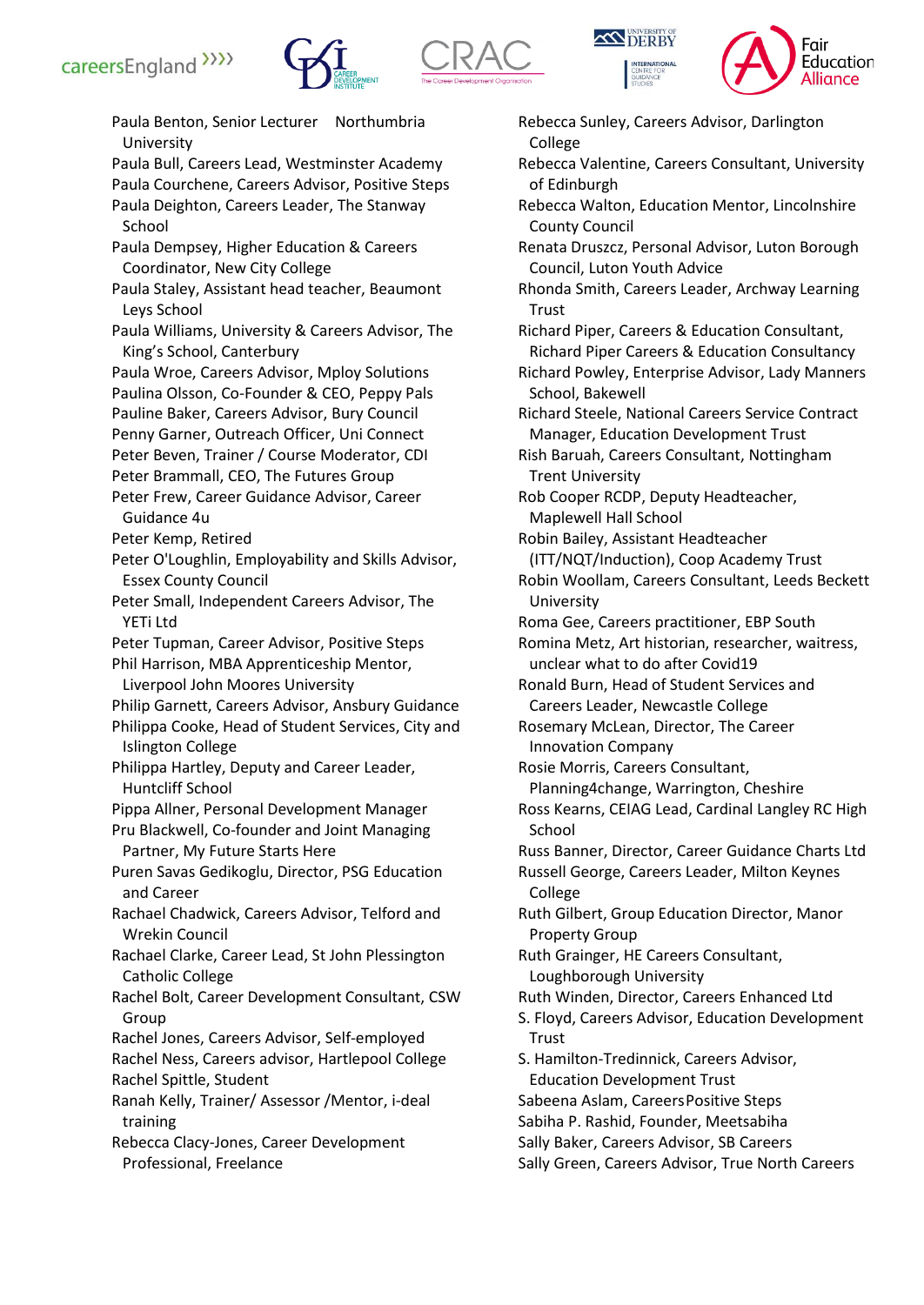







Sally Johnson, Employability Administrator Sally Richardson, Careers Leader, Hornsea School & Language College Sally Roberton, Careers Officer Sally Saunders, Head of Careers and PSHE Leighton Park School Sally Western, Careers Consultant, Loughborough University Sally-Anne Barnes, Reader, Warwick Institute for Employment Research Sally-Anne Harrison, Careers Leader, Secondary School - Kingswood Academy Sam Forrest, Careers Advisor and Teacher, The Studio School Liverpool Sam Holmes, CEO, Causeway Education Sam Meakin, Careers Guidance Consultant, Ignite Careers Samantha Hardcastle, Careers Leader Samantha Hennessey-Lowther, Procurement Officer, NCC Group - Havering Colleges Sixth Form Samantha Homewood, Careers Guidance Practitioner, Career-roots Samantha Sibbick, Careers Advisor, Education Development Trust Samantha Trickey, Careers Leader, Gloucestershire college Sapna Vadher, Careers Lead, Beal High School Sara Capaldi, Assistant Headteacher and Careers Leader, Highdown School and Sixth Form Centre Sara Mckay, Careers Advisor, Cox Green School Sarah Barnwell, IAG Advisor, Secondary School Sarah Beeton, Head of Careers, St Peter's High School and Pershore High School Sarah Brown, Careers Advisor, Sheffield Futures Sarah Burch, Enterprise Coordinator, Enterprise M3 Sarah Cavanagh, Teacher, Coop Academy Bebington Sarah Dymott, Education Liaison & Outreach Officer (Widening Participation), Arts University Bournemouth Sarah Forsyth, Careers Advisor Sarah Hall, Engagement Manager, University of Derby, Buxton & Leek College Sarah Kettlewell, Head of Student Participation and Careers, The Sheffield College Sarah Lally, Head of Year 13, Deyes High School Sarah Pawlewski, Career Consultant, Career Directions Ltd

Sarah Robinson, Careers Advisor, Archbishop Holgates School Sarah Salter, Careers Executive Sarah Ward, Career Consultant, Hope Is Here Sarah Wilkins, Careers Leader, Bishop Milner Catholic College Sarita Khosla-Malhotra, Careers Practitioner, EBP South (Education Charity) Saul Barclay, Unemployed Scott Knowles, Chief Executive Officer, East Midlands Chamber (Derbyshire, Nottinghamshire, Leicestershire) Scott Parkin, Chief Executive, Institute of Employability Professionals (IEP) Sean Panting, Careers Coach and Advisor, Ideas4Careers Shabreen Qasam, Teacher, Bridgewater High School Shane McCracken, Executive Director, Mangorolla CIC Sharmaine Malik, Engagement Manager, MeeTwo Education Sharon Acaster, Careers Manager, Maidstone Grammar School Sharon Harrison, Director, Careers 4u CIC Sharon Hobbs, IAG Manager, Richmond & Hillcroft Adult Education Sharon Ruff, Independent Careers Advisor Sharon Settle, Careers Lead, Larches High School Sharon Towler, Post-16 Tracking Coordinator Sheila Heard, Managing Director – Careers, Transitions London CIC Shelley Hughes, Assistant Headteacher, Education Shelley Robinson, Enterprise Coordinator, Shropshire Council Sherelle Fairweather, Work and Skills Specialist, Manchester City Council Sherie Humphreys, Enterprise Coordinator, WECA Sherine McCann, Specialist LDD Team Leader Sherry Coutu CBE, Chairman, Founders4Schools Sheryl Cruickshank, Employability Advisor, Sheffield Hallam University Shirley Coulson, Careers Leader Shona Taylor, Career Hub Lead, Swindon and Wiltshire Careers Hub Simon Bell, Founder, Careermap Limited Simon Dean, Director, Specialist Recruitment Services UK Ltd Simon Surtees, Careers Advisor, Education Development Trust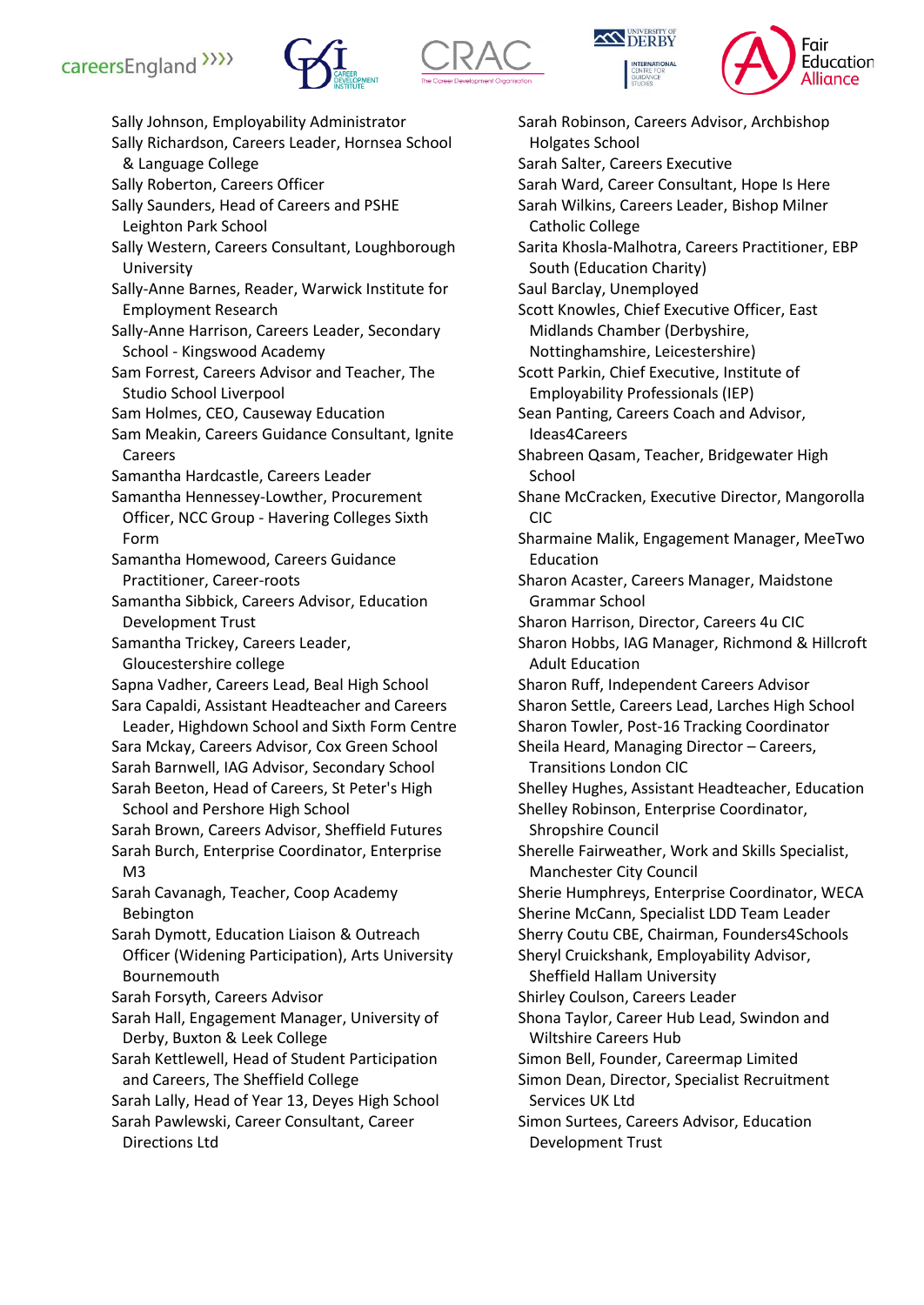







Siobhan Briggs, Work and Skills Officer, Manchester City Council Sonya Le Marie, Retired Sophie Drwiega, Careers and Guidance Manager, Hambleton and Richmondshire PRS Stacey Drake, Careers Leader/Guidance practitioner, Daventry Hill School Stephanie Cope, Employability Advisor, Birmingham City University Stephanie Pemberton, Career Advisor Stephanie Rix, Career Coach, Life's Work Consulting Stephanie Warren, Head of Early Careers, My Kinda Future Stephen Huntley, National Careers Service Advisor, Education Development Trust Stephen Isherwood, Chief Executive, Institute of Student Employers Stephen McArdle, Careers Advisor, Redhill Academy Trust Steve Huntley, Careers Advisor, National Careers Service Steve Jones, Careers Leader, Bridgend College Steve Lee, Disability Advisor, Manchester Metropolitan University Steve Trotter, Senior Enterprise Co-ordinator, The Careers & Enterprise Steven Lister, Head of History Stuart Lindenfield, Career Consultant, Stuart Lindenfield Career Services Stuart Mitchell, Managing Director, Stuart Mitchell and Company Limited Sue Downing, Teacher Sue Happy, Careers Lead, Patchway Community School Sue Holly, Careers Development Practitioner, EBP South Sue Johnson, Careers Leader, Tuxford Academy Sue Lewis, Careerpilot Manager, Western Vocational Progression Consortium Sue Moseley, Deputy Head and Senior Careers Consultant, King's College London Sue Overy, The Quality in Careers Standard Assessor / Careers Consultant Sue Rathmell, Careers Advisor, South Thames College Sue Taylor, Careers Leader, Jesmond Park Academy Sue Whittaker, Careers Consultant and Assessor Sue Williams, Careers Advisor, Education Development Trust

Sunil Parmar, Youth Justice Service Officer, London Borough of Ealing Susan Flawith, Director, Purple Starfish Limited Susan Gilbert, Assistant Headteacher, Glossopdale School Susan Meldrum, Programme Leader and Lecturer: Career Guidance, Edinburgh Napier University Susan Molyneux, Performance Systems Coordinator, Career Connect Susan Oakley, Employment Advisor, CER at Croydon College Susan Peacham, Maths Teacher, Stainforth Enterprises Susan Smith, Careers Advisor, Secondary School Susan Thomas, HR Consultant and Career Coach Susannah Hardyman, CEO, Action Tutoring Susie Kendall, Curriculum Designer Careers Leader Programme, Teach First Suzanne Collier, Career Development Consultant, bookcareers.com Suzanne Leech, Careers and Welfare Coordinator, The Manchester College Suzanne Lees-Jones, Labour Market Researcher, Adviza Suzanne Nicholson , PWO Suzanne Nixon, Career Advisor, Positive Steps Suzanne Paice, Careers Leader/Careers Advisor, Cotham School & NBP16 Center Suzanne Santurri, HE and Careers Advisor, Bishop Stortford College Suzie McGonigal, Careers and Business Engagement, Churchill Academy & 6th Form Sven Rees, Enterprise Co-ordinator, West of England Combined Authority Sylvia Walker, Learning & Development Consultant, S.W.Associates T. Mansell, Careers Advisor/Trainer, Education Development Trust Tanya Rushton, Finance Assistant, The CDI Tara Armstrong, Careers Leader Teresa Storey, Educational Engagement Lead Officer, University of Leeds Terry Miles, Retired Teun van Rooij, MD, TVR Associates Theresa Falconer, Careers Leader, St Peter's C of E Aided School Tim Dowey, Careers Leader / Advisor Tim Moody, Careers Lead, Truro College Tina Mahon, Apprenticeship Advisor, EDT Tina Slater, Strategy Business Manager Tom Ravenscroft, CEO, Skills Builder Partnership